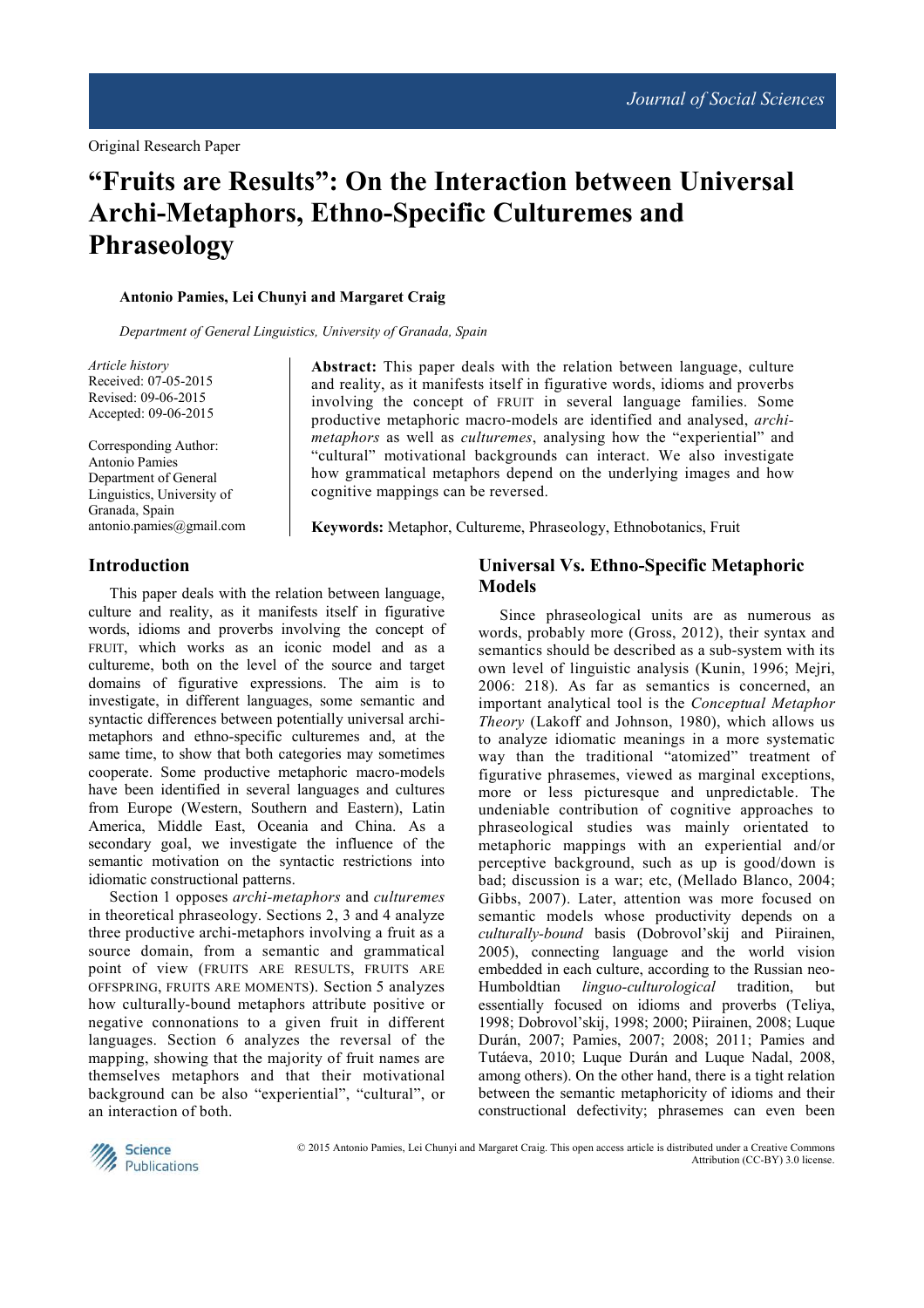### defined as *grammatical metaphors where constructions behave like units* (Pamies, 2013).

On the one hand, *conceptual metaphor* is a mental process underlying thousands of particular figurative expressions derived from a reduced number of concrete source domains: A few basic human activities (eating, drinking, moving, hunting, fighting, trading...) behave as mental representations of a huge variety of other phenomena, producing systematic associative patterns, called *archi-metaphors* (Pamies, 2001; Iñesta and Pamies, 2002) or *macro-metaphorical conceptual models* (Zykova, 2014a; 2014b). For example, a set of 2,400 English figurative idioms related to COMMUNICATION can be classified into only 11 metaphoric models (Zykova, 2014b: 95-96). On the other hand, *culturally-bound* metaphors appear when a language assigns a secondary semiotic role to a previous extralinguistic *cultural symbol* (Dobrovol'skij, 1998; 2000), whose linguistic productivity is attested by its role in figurative language within the limits of a cultural community. For example, many Spanish idioms are metaphors based on bullfighting: **sp**. *conocer el percal, entrar al trapo, cambiar de tercio, dar la puntilla, cortarse la coleta*, etc. (cf. Luque Durán *et al*., 1998). These expressions reflect a given collective world-view by means of linguo-cultural symbols called *culturemes* (Pamies, 2007; 2008; 2011; Luque Nadal, 2009), which provide specific *mental images* (Dobrovol'skij, 1998), forming networks of associated ideas (cf. Zykova, 2014b: 94). However, some culturemes may be *supranational* (Xatara and Seco, 2014: 504) and even *international*, like the *widely spread idioms,* based on the Bible or Greek mythology (Piirainen, 2010).

An example of perceptive *archi-metaphor* would be the model A DRUNKEN PERSON IS AN ANIMAL, underlying idioms like: **Eng.** *drunk as a sow /drunk as a dancing pig /drunk as a monkey /drunk as a fish,* etc*.* (Pamies *et al*., 2007). Cross-linguistic comparison shows more coincidences than differences, which affect only the choice of the animal while the conceptual mapping between conceptual domains remains the same. For example some Guaraní idioms for "being drunk" are: **Grn**. *huguy jaguarete* (\*to have jaguar's blood), *huguy ka'i* (\*to have monkey's blood), *ojupi hese tahyirẽ*  (\*black ants are climbing on him), *otéhe oúvo ñandúicha* (\*to knit like a spider), *tuichaite lembu reve* (\*to be with a big beetle); *opepe* (\*to flap one's wings in vain), etc. (Pamies *et al*., 2004). By contrast, *culturemes* connect DRUNKENNESS with less concrete and transparent references, such as the catholic rites of Holy Week used as a reference in Spanish idioms, like **sp**. *hacer penitencia* (\*to make penance), *hacer las estaciones* (\*to make the Stations), *hacer el viacrucis* (\*to make the Stations of the Cross), *cantarle a la virgen* (\*to sing for the Virgin), *visitar sagrarios* (\*to visit tabernacles),

*ponerse más morado que la túnica del Nazareno* (to become more purple than the Nazarethian's tunic) (Pamies *et al*., 2007).

Both concepts, *archi-metaphors* and *culturemes*, are complementary to each other, since they have different kinds of motivations. However, some "blending" between these two mechanisms can also be observed, because an archi-metaphor functioning in several languages can be quantitatively dominant in one of them while scarcely productive in another one, or undergo local adaptations that are culturally mediated. The quantitative perspective has been studied by Zykova (2014a): Among thousands of English and Russian figurative idioms based on communication, the archi-metaphor COMMUNICATING IS PLAYING is statistically dominant in English, while, in Russian, the dominant model is COMMUNICATING IS TRAVELLING AND different cultural perceptions may motivate such quantitative differences.

The qualitative interaction, which is the main topic of this research on FRUITS, merges both processes, making their boundaries become at times fuzzy. For example the model DEATH IS A MOVEMENT OF THE LEG is productive in several languages: **sp.** *estirar la pata* [\*to stretch the leg] = **it**. *stendere le gambe* = *stendere le zampe* [\*to stretch the legs] = **pt**. *esticar a canela* [\*to stretch the leg] = *bater as botas* [\*to flap one's boots] = **eng**. *to kick the bucket*: "To die". As a consequence of *rigor mortis*, horses, donkeys or cows, stretch their leg(s) when they die, so this model is an experiential archi-metaphor, though not transparent nowadays. However, the Zarma Songhay variant of this image says *à nà ázáw zi* [\*he kicked towards the West] "he died" (Niandou, 1997), therefore, since Muslims are buried with their head towards Mecca, the image of an African "kicking towards the West" merges the previous conceptual metaphor with a local cultureme. The same can be said for the Cantonese idiom (Taishan dialect) **ctn**. *cǎi le yī bò ji huī* 踩了一簸箕灰 [\*to stick one's foot into the ash collector] "to die", mixing the image of the leg movement with the Buddhist rite of cremation and the Cantonese tradition of burning with the corpse a special kind of bank note called *zhǐ qián*纸钱 [\*paper money]. According to a superstition, if someone steps on these ashes he will die soon.

# **The Metaphoric Model Fruits are Results**

# *Conceptual Mappings*

Fruits have many figurative denominations, the name of the city where we live refers to a fruit, *Granada* [\*pomegranate], which, since 1492, has been part of all the coats of arms of Spain). The origin of this choice is unclear and seems to proceed from a folk confusion between Arabic *Medina Gar-anat* [\*pilgrim hill city] and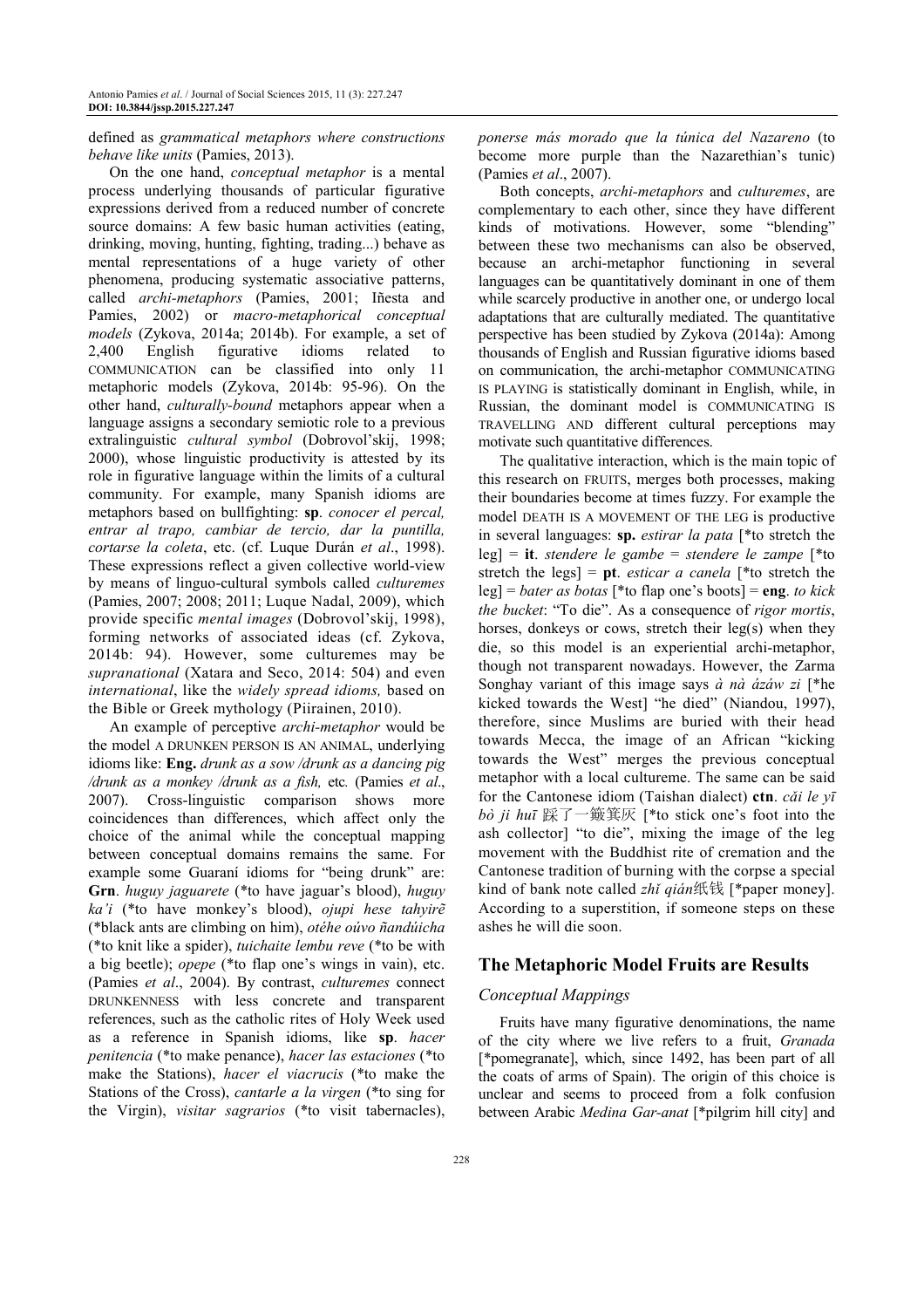the fruit name (<lat. *granatum* \*with grains). This fruit was, in its turn, an ancient symbol of female fertility in Asia and of sexual pleasure in Greece (Chevalier and Gheerbrant, 1969 [2000]: 538).

Though the botanical definition of the term *fruit* refers to the seed bearing part of a plant, while *nut* designates the seeds themselves (Blench, 2004: 33), the point is that the "common" meaning of *fruto* designates more specifically the edible fruits, even including the edible nuts (e.g., **sp**. *frutos secos* \*dry fruits: "nuts"). The word *fruit* comes from **lat**. *fructus,* from the proto-Indo-European root *\*bhrug* "agricultural product" which gave the Latin verb *frui/fruor* "to enjoy" (Harper, 2014), origin of current words like **it**. *sfruttare* "to exploit"  $\neq$  sp. *disfrutar* "to enjoy" [\*to take the fruit out]. This analogy between fruit production and other human activities is found in many cultures, as attested by language:

**eng**. *to bear fruit* = **sp**. *dar sus frutos* [\*to give one's fruits] = **pt**. *render frutos* [\*to return fruits] "to make achievements" = **rs**. быть плодотворный [\*be fruitful] = приносить плоды [\*to bring fruits] "to produce good results" = **chn**. *chū chéng guǒ*  出成果 [\*achieve fruit] = *shuò guǒ léi léi*  硕果累累 [\*big fruit continuous continuous] "to make many achievements".

**eng**. *the fruit of (one's) labour*  $=$  **sp**. *el fruto del (/de su) trabajo =* **fr**. *le fruit du (/de son) travail =* **it**. *il fruto del (suo) lavoro* = **grm**. die Früchte ihrer Arbeit = **rs**. плод (своего) труда = **chn**. *gōng zuò chéng guǒ* 工作成果 [\*work fruit+harvested] "the result of effort" (http://baike.baidu.com).

 $eng. = not to be the fruit of coincidence = fr.$ *ne pas être le fruit du hasard* = **it**. *non essere frutto della casualità* = **pt.** *não ser fruto da casualidade ≈* **chn**. *cheng gōng bù shì ǒu rán, ér shì chí xù de jié guǒ* 成功不是偶然, 而是持续的结果 [\*success is not a coincidence, but the harvested fruit of persistence] (www.sparta.net.cn).

As an extension, any valuable thing, including money, may be conceptualized as a *fruit*, as **eng.** *a slice of melon* "a percentage of the profits", *fruit for the sideboard* "easy money" in Australian English (Baker, 1978), **br**.**pt**. *dinheiro e fruta só servem pra se comer* [\*money and fruits are just made for eating] (Mota, 1987: 83). In Greco-Roman mythology, economic prosperity was symbolized by the *cornucopia*, a great horn overflowing with fruits and nuts, replaced by gold coins in modern graphic representations (e.g., the coat of arms of Peru and Colombia or the logotype of the French National

Lottery). The variant  $\leq$ MONEY IS A FRUIT> is also found in many languages:

**sp**. *hacer fructificar su dinero* \*to make one's money fructify ["invest in productive assets"] = **fr**. *faire fructifier son argent =* **it**. *far fruttare i soldi* ≠ **sp**. *los suegros son como las patatas, sólo dan fruto cuando están bajo tierra* [\*parents-in-law are like potatoes, they only bring fruit once they are under the earth] (Lloréns Barber, 1987) ≠ **it**. *i quattrini rubatti non fanno mai frutto* [\*stolen pennies never make fruit] "ill-gotten gains seldom prosper" (Guazzotti and Oddera, 2006) *≠* **chn**. *yáo qián shù* 摇钱树 [\*shake money tree], an allusion to the ancient Chinese legend mentioned in the *Records of the Three Kingdoms* (*sān guó zhì*  三国志), where coins fell down when shaking the "Money-tree" (*yáo qián shù*摇钱树) (http://primaltrek.com/moneytree.html).

Since one metaphor leads to another, the *unfruitful*  tree designates UNWORTHY ACTIONS. In Rapa Nui, fruit trees are called **rpn**. *tumu*, while fruitless trees have another name, formally not similar, *miro,* which also means "wood" (Brown, 1982):

**eng**. *unfruitful efforts* = **fr**. *efforts infructueux* = **sp**. *esfuerzos infructuosos* = **it**. *sforzi senza frutto ≈* **chn**. *pànduàn shù de hǎo huài, yào kàn guǒzi, bùyào kàn yèzi* (判断树的好坏,要看果子,不要看叶子) [\*judge tree part. good bad, must observe fruit, must not observe leave] "to judge a tree, one needs to observe its fruits, not its leaves" *≈ yǔyán zhī bùguò shì yèzi, xíngdòng cái shì guǒshí* 语言只不过是叶子,行动才是果实 [\*word be only leaf, action only be fruit] "words are just leaves, only the actions are fruits (Yu Wen Xue Xi Wang) *≈ yī duǒ bù jié guǒ shí de huā* 一朵不结果实的花 [\*one CLASSIF. not fructify fruit PART. flower] "a flower that does not become a fruit" "useless effort" (http://www.cet.com.cn). For example, in *Xīn hài gé mìng shì yī duǒ bù jié guǒ shí de huā* (辛亥革命是一朵不结果实的花) \*the revolution of Xin Hai is a fruitless flower (www.cet.com.cn/whpd/ls/1434376.shtml). **pt**. *são mais as vozes do que as nozes* [\*there is more noise than walnuts] "much ado for nothing" = **sp**. *más es el ruido que las nueces* = *mucho ruido y pocas nueces* ≈ *amor irresoluto, mucha flor y poco fruto*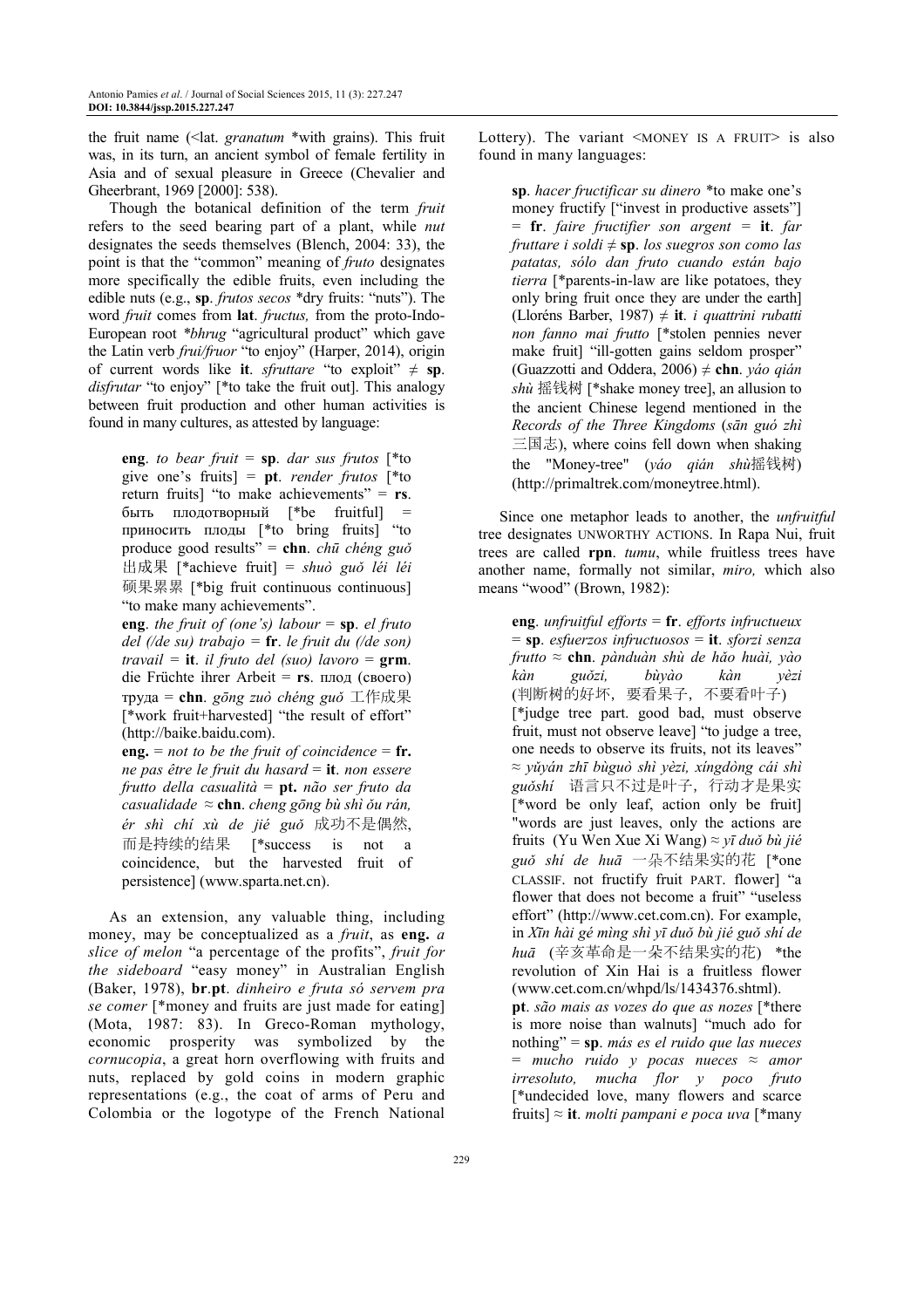vine leaves but few grapes] ≈ *essere quattro noci in un sacco* [\*to be four walnuts in a sack] *≈la pianta che ha molti frutti non le matura tutti* = *gli alberi grandi fanno più ombra che frutto ≈ albero spesso trapiantato, mai di frutti è caricato* [\*tree often transplanted is never loaded with fruit] (Guazzotti and Oddera, 2006) *=* **eng**. *great trees give more shade than fruit ≈* **fr**. *arbre trop ramé fait à peine riche fruit* [\*tree with too many branches does not give rich fruits] "great investments may be less productive than little ones";

**br**.**pt**. *pancada de vara não faz caju ficar maduro* [\*stick blow does not make cashew become mature] (Mota, 1987: 161) *≈* **iraq**. **ar**. *yahmal et-tamar ila l-Basra* إيحمل التمر إلى ةpxynا\*] like bringing dates to Bassora] "a useless action" ("to bring coals to Newcastle") (Mahdi Jasim, 2006) *=* **sp**. *el que lleva a vender manzanas a Algodonales no está en sus cabales* [\*he who carries apples to sell them in Algodonales is crazy] (Lloréns Barber, 1987); *casamiento de amores, no darán fruto esas flores* [\*marriage for love, these flowers will give no fruit]; *asno, mujer y nuez, a golpes dan su fruto* [\*donkey, woman and walnut give their fruit {only} when beaten] (Pascual López, 2012: 287, 328).

More abstract applications derive from the mapping <FRUITS ARE RESULTS>, expressing moral attitudes or values. Semantically, fruits can symbolize GIFTS, thus GENEROSITY, GREED, EGOISM, etc:

**sp.** *mientras tengan frutos los olivos, serán sus amigos los estorninos* [\*while the olivetrees bear fruits, the starlings will be their friends] (Jurado, 2003) ≈ *mientras hay cerezas hay pájaros que van a ellas* [\*while there are cherries, there are birds flying to them] ≈ *a higuera sin higos no acuden mirlos* [\*blackbirds do not fly to fruitless fig-trees]  $\approx$ *acabados los higos, pájaros idos* [\*figs finished, birds gone] ≈ *en tiempo de higos no hay amigos* [\*in the time of figs, there are no friends] ≠ **mex. sp.** *acercarse al nopal sólo cuando hay tunas* [\*to approach the cactus only when there are prickly pears] (Rodríguez Valle, 2005) ≈ **pt**. *em tempo de figos nao há amigos* [\*in the time of figs, there are no friends] (Cascudo, 1970: 146)  $\neq$ *in tempo dei fichi non si hanno amici* ≈ *quando il villano è sul fico non conosce né parente né amico* [\*when the villain is on the fig-tree he recognizes neither relatives nor friends] (Guazzotti and Oddera, 2006)  $\approx$ **neap**. *quann' 'o mellone jèsce russo ognuno ne vo' 'na fella* [\*when the watermelon is red, everybody wants a slice of it] (Zazzera, 2006).

Fruits may also symbolize REWARDS, thus (IN) JUSTICE, as in:

**eng.** *the worst pig often gets the best pear*  $\approx$ **br**.**pt**. *o melhor caju é do porco* [\*the best cashew is for the pig] (Mota,  $1987;148 \approx \text{i} \text{t}$ . *ai peggi porci vanno le meglio pere* [\*the best pears go to the worst pigs]  $\approx$  *uno ha le voci*, *altro ha le noce* [\*someone has the noise, someone else has the walnuts] (Craici, 2001) ≈ **sp.** *uno come la fruta aceda, y otro tiene la dentera* [\*someone eats the bitter fruit and someone else has his teeth on edge]  $\approx$  **pt.** *uns comem os figos e a outros rebenta-lhes a boca* [\*some people eat the figs and other people's mouths explode] (Pamies, 2014); **fr**. *on ne jette des pierres qu'à l'arbre chargé de fruits* [\*we throw stones only at the tree loaded with fruits] ≈ **tk**. *meyve-li ağacı taşlarlar* [\*the tree bearing fruits get stones] (Divitçioğlu, 2011: 130) ≈ **pt**. **br**. *cajueiro doce é quem leva pedrada* [\*the sweet cashew-tree is the one we throw stones at  $\approx$ *em árvore sem fruto não se atira pedra*  [\*nobody throws stones at the fruitless trees] (Mota, 1987: 62, 88) ≈ **sp**. *peralito te tiran piedras porque tienes peras* [\*small-pear-tree, they throw stones at you because you have pears] (Lloréns Barber, 1987).

Grammatically, these metaphoric idioms show until what point the semantic roles governing constructional patterns depend on the underlying *image* (Dobrovol'skij, 2011; 2014). The semantic frame GIFT presupposes an Agent (the "giver"), a Patient (the "gift") and a Beneficiary (the "receiver"), and "give" has the lexical function [Oper.]: **eng**. *to give fruits* = **sp**./**pt**. *dar frutos* = **it**. *dare dei frutti* "to be fruitful", as a *light verb* with consequences on the lexical and syntactic variation. Once this pattern is codified into language, other components may replace the word *give*. In fruit idioms on EGOISM like **sp**. *a higuera sin higos no acuden mirlos* [\*blackbirds do not fly to fruitless fig-trees] /*acercarse al nopal sólo cuando hay tunas* [\*to approach the cactus only when there are prickly pears], trees are the "givers", fruits are the "gifts" and the implicit "receivers" are "selfish people". In fruit idioms on INJUSTICE, we can observe the symmetry between *give* and *receive,* as a "conversive pair" (Dobrovol'skij, 2011; 2014), focusing on the fact that a reward was not given to the deserving beneficiary, no matter if the verbs *give/receive* are explicit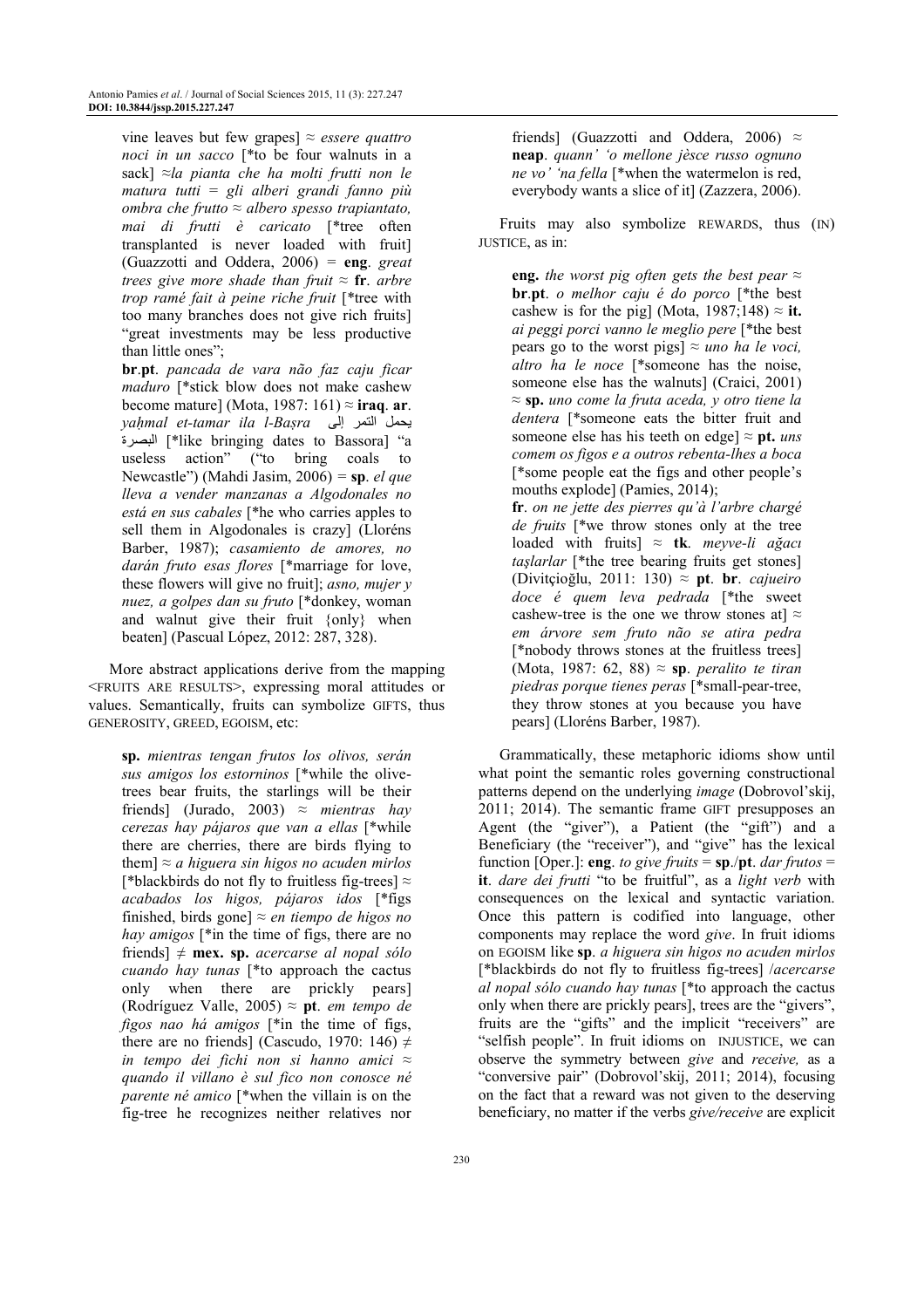or not. E.g., **eng.** *the worst pig often gets the best pear =*  **pt**.*o melhor caju é do porco* [\*the best cashew **is** for the pig] = **it.** *ai peggi porci vanno le meglio pere* [\*the best pears **go** to the worst pigs]  $\approx$  **fr**. *on ne jette des pierres qu'à l'arbre chargé de fruits*[\*we throw stones only at the tree **loaded** with fruits], etc.

The valences and the allowed ellipsis depend on semantic roles imposed by the metaphoric model itself. This explains why the grammatical restrictions are not the same in the model <FRUITS ARE MONEY>: The Addressee's slot does not need to be fulfilled because the money Possessor's mark refers to the same person (**sp**. *hacer fructificar su dinero* \*to make one's money fructify), or because it is considered by default as the same person as the Agent (**chn**. *yáo qián shù* 摇钱树 \*shake money tree). If the roles can switch within the semantic frame, the syntactic restrictions may also change, as in **it**. *essere una pigna verde* [\*to be an unripe pine-cone] "to be greedy" (Craici, 2001). Here a fruit is the attribute in a structure with no Action, thus no Agent-Patient-Addressee relations; according to the "image", greedy persons keep their money like unripe cones retain their only edible part (seeds), thus, actancy roles have also undergone grammatical metaphors.

In our examples for the model <FRUITS ARE RESULTS>, an important degree of variation is possible, depending more on the semantic images than on the literal component *give*, whose place can be occupied by a synonym or by any other realization of the same archimetaphor: **eng**. *to bear fruits*; **pt**. *render frutos* [\*to **return** fruits] or **rs**. приносить плоды [\*to **bring** fruits].

These facts confirm Dobrovol'skij's views on the interrelationships between Construction Grammar and Phraseology. This author has investigated productive and symmetric variations in bi-valential idioms from several semantic fields and found abundant examples of diathesis inversions: **rs**. дать в лоб (\*to give on the forehead: "to beat [someone]") vs. получить в лоб (\*to receive in the forehead: "to be beaten") (2011: 209-210); **grm**. *eins auf die Nase geben* (\*to give one on the nose: "to beat [someone]") ≠ *eins auf die Nase bekommen* (\*to get one on the nose: "to be beaten") (2014). Sometimes, the direct object of "give/receive" is itself an idiom, as in **rs**. дать/получить зеленый свет **eng**. *to give/receive the green light* (2011: 225), so the whole phrase forms a collocation. The same applies in Spanish for *dar/recibir luz verde*. According to the rule of *recursive imbrication* of phrasemes, a collocation may include an idiom, or even another collocation, as in the same way a nominal phrase can include another one (Pamies, 2013). This type of "phraseological conversives" opposes causative, decausative and re-causative variants, in a productive and systematic way (though restricted to a reduced paradigm), especially by means of aspectual morphemes in the case of Slavic languages. E.g. **rs**. сидеть на хлебе

и воде \*to be sitting on bread and water [+LOCATIVE] "to live from hand to mouth") ≠ **посадить** на хлеб ив оду \*to sit {someone} on bread and water [+ACCUSATIVE] "to punish by deprivation"). This diathetic opposition is very similar in Spanish, by means of lexical variation: *estar a pan y agua* (\*to **be** at bread and water)  $\neq$  *poner a pan y agua* (\*to **put** at bread and water). The global meaning may sometimes become very different. E.g., **rs**. стоять на ушах (\*to be **standing** on the ears "to party down") ≠ встать на уши (\*to **rise** on the ears "to get nervous") ≠ поставить на уши(\*to **put** on the ears "to give a thick ear") (*Op.cit.*: 209-210).

We find also "conversive pairs" in our corpus, such as *dar frutos* (\*give fruits) vs. *recibirlos frutos de...* (\*receive the fruits of...). There is also a passive variant with "harvest" (*recoger los frutos de...*), but external to this formal micro-paradigm and motivated directly by the semantic model <FRUITS ARE RESULTS>, while the "receive" metaphor (*recibir los frutos*) is only an indirect variant derived from the "give" metaphor.

Nevertheless, the symmetry between the "active" and "passive" variants is not straightforward, also for semantic reasons, since both poles include different grammatical metaphors. In *dar fruto,* an original Action becomes the figurative Agent of "giving", its Consequences become a fruit and its real Beneficiary is normally implicit (*su investigación no dio fruto* [\*his research gave no fruit]). By contrast, in *recibir los frutos*, the real Beneficiary becomes the figurative Agent of "receiving" (thus it must be explicit), while the real Agent of an original action becomes a figurative Prepostional phrase which depends on the fruit: *quien persevera recibirá el fruto de su trabajo* [\*those who persevere will receive the fruit of their work]. Phrasemes always involve *grammatical metaphors* besides their *semantic metaphors* (Pamies, 2013) and these idiomatic variants are not regular enough to be *constructions*, but too productive to be *frozen* expressions in the traditional sense of phraseological fixedness (Dobrovol'skij, 2014).

# *Interaction with Cultural Analogies*

Many idioms and proverbs are motivated by the archi-metaphor <FRUITS ARE RESULTS>; however, in the Christian world, this model is mixed with religious culturemes. In spite of the obvious conceptual analogy motivating this semiotic transfer, we must take into account that the Greek words κάρπος (fruit) and καρποφόρος [\*bringing fruit] designate in the Gospels the consequences of physical and spiritual acts, while ἄκαρπος [\*fruitless] is applied critically to "unproductive actions" (Matthew 3: 10; 7: 19;13: 22; Luke 8: 15), conceived as "useless trees": *Every tree that bringeth not forth good fruit is hewn down and cast into the fire* (**gr.** πᾶν οὖν δένδρον µὴ ποιοῦν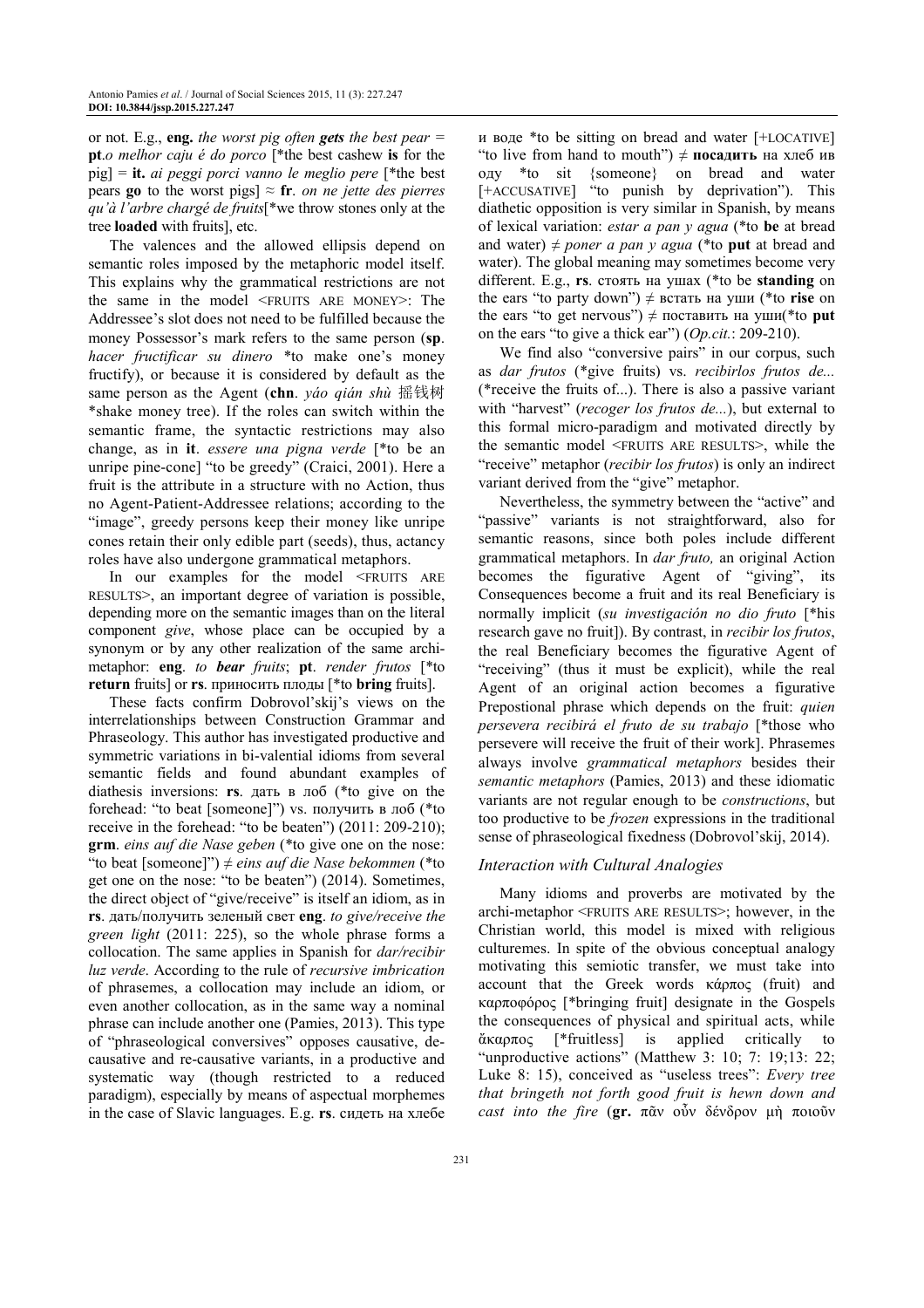καρπὸν καλὸν ἐκκόπτεται καὶ εἰς πῦρ βάλλεται = **lat**. *omnis arbor, quæ non facit fructum bonum, excidetur, et in ignem mittetur*) (Matthew 7: 19; cf. also Mare, 2014), an idea shared by proverbs like:

**sp.** *árbol que no frutea, bueno es para leña*  [\*fruitless tree is good for firewood] ≈ *árbol que fruto no da, solo es bueno para el llorar* [\*fruitless trees are good only for crying] = **it**. *albero che non fa frutto, taglia taglia* [\*tree making no fruit, cut, cut]= **sic**. *árvulu ch'un fa fruttu taglialu di piedi* [\*tree making no fruit, cut it right down] (Alaimo, 2006).

The distinction between GOOD and EVIL people is also the target of the fruit/result archi-metaphor: People must be judged by their deeds, as the trees are judged by their fruits, according to an ancient Greek proverb: *΄εκ τοΰ καρποΰ τò δένδρον* [\*by the fruit, the tree] (Pascual López, 2012: 142). In European culture, this image is melded with religious beliefs, since the Gospels said **lat.** *ex fructu cognoscitu arvor* (Luke 6: 43-45), an image inherited by many European folk proverbs:

**eng**. *a tree is known by its fruit* = **grm**. *an den Früchten erkennt man den Baum* = *an ihren Früchten sollt ihr sie erkennen =* **rs.** о дереве судят по плодам, о человеке -по его делам= **fr**. *c'est au fruit qu'on connaît l'arbre* = *on connaît l'arbre à ses fruits* = **it**. *dal frutto si conosce l'albero* = **rmn**. *copacul după fruct se cunoaşte = pomul din rodul lui se cunoaste, de e bun sau de e rãu* = **pt**. *pelo fruto se conhece a árvore*= **sp**. *por el fruto se conoce el árbol = por sus frutos los conoceréis* ≈ *ni de la zarza buen manzano ni de mal mozo buen cristiano* [\*no good apple from a bramble bush, no good Christian from an evil youngster].

Another model mixing the FRUIT/RESULT archimetaphor and religion motivates the Spanish sayings *si de nogal no dio nueces, de santo ¿qué te parece?* [\*if he didn't give walnuts when he was a walnut-tree, what do you think he will he do as a Saint?]  $\approx$  *si de peral no diste peras, ¿qué milagro de ti se espera?*[\*if you gave no pears as a pear-tree, what miracle can be expected from you?] (Lloréns Barber, 1987), both meaning "if someone did not help you when he was a poor devil, don't expect anything from him once he becomes powerful", referring implicitly to the kind of wood the Saint's statue is made of.

Western literature is also a source of culturemes related with fruits and results, such as Aesop's famous fable, *The Fox and the Grapes* (Ἀλώπηξ καί σταφυλή), adapted into Latin by Phaedrus), which even generated an idiom meaning "to conceal one's frustrated desires or expectations":

**eng.** *like the fox and the grapes* = **fr**. *comme le renard avec les raisins* = **sp**. *como la zorra con las uvas* = **it**. *come la volpe con l'uva* ≈ *la volpe che non arriva all'uva dice che e' acerba* [\*the fox that cannot catch the grapes says they are sour] *≈* **pt**. *essas uvas são verdes*  [\*these grapes are unripe].

The anticipation of the desired result gives rise to variants where fruits symbolize EXPECTATIONS. In this case, the generic fruit is often replaced by more concrete hyponyms, which differ inter-linguistically according to climate and local gastronomic preferences, as in proverbs meaning "we must make sacrifices now in order to get some goods in the future".

**eng**. *he that will eat the fruit must climb the tree = he that will eat the kernel must crack the nut =* **fr**. *pour manger la noix il faut casser la coque* [\*to eat the walnut, one must crack the shell] *= il faut casser le noyau pour en avoir l'amande* [\*one must crack the shell in order to get its almond] = *au fond du taillis sont les mûres* [\*blackberries are deep inside the bramble bush] *=* **pt**. *quem quer bolota sobe à carvalha* [\*he who want acorns must climb up the oak] (Pamies, 2014) = **maur**. **ar**. *əlli mā rʕa-ha xadra mā yawkal-ha tamra* [\*those who don't take care of their unripe palm-tree will not eat its dates] (Ould Mohamed-Baba, 2008: 164) ≈ *quien guarda la higuera guardará su fruto* ≈ *quien quiera higos de Lepe, que trepe* (Lloréns Barber, 1987) ≈ **it**. *chi vuol mangiar frutto non colga tutti i fiori* [\*he who wants to eat fruit must not pick all the flowers] (Quartu, 1993)  $\approx$  *le radice della virtù sono amare ma il frutto è dolce* [\*the roots of virtue are bitter but the fruit is sweet] (Guazzotti and Oddera, 2006) ≈ **lat**.*amare iuueni fructus est, crimen seni* [\*to love is a fruit for youth, but a crime for old people] = **sp**. *el amor es fruta para el mancebo, para el anciano veneno* (Pascual López, 2012: 269,728).

The anticipation of RESULTS also affects fruit images in proverbs criticizing over-optimistic attitudes, either in the "temporal" sense, like **sp**. *no me digas 'oliva'hasta que no me veas cogida* [\*don't call me 'olive' until you see I'm caught] (Jurado, 2003), or in the "qualitative" sense, like **eng**. *plant the crab-tree where you will, it will never bear pippins* ≈ **br**.**pt**. *castanha assada nao é dendê*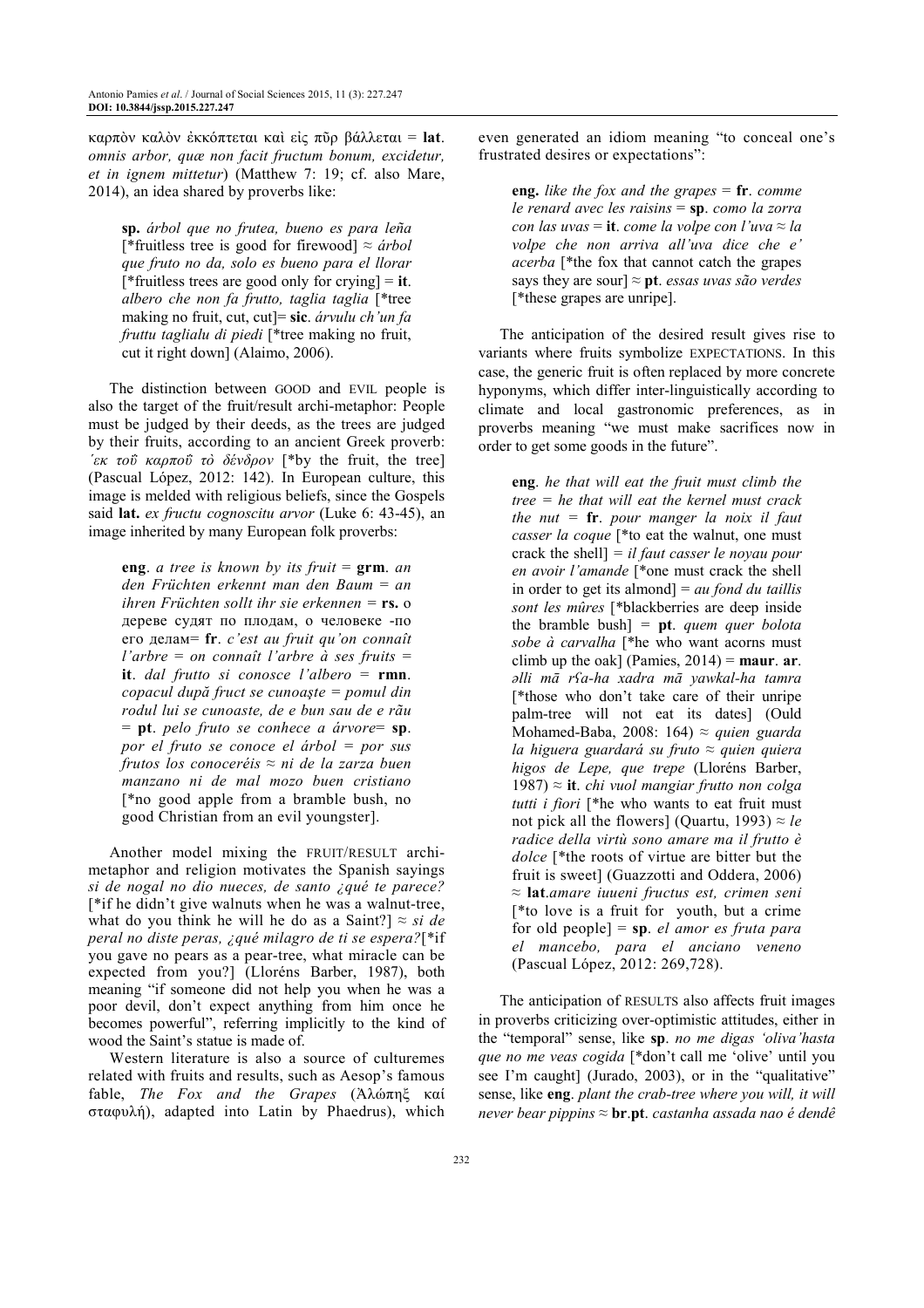[\*grilled chestnut is not palm oil] (Mota, 1987: 65)  $\approx$ **chn**. *zhòng guā dé guā, zhòng dòu dé dòu* 种瓜得瓜, 种豆得豆 [\*plant melon get melon, plant bean get bean] "as you sow, so shall you reap". A derogatory variant is **br**.**pt**. *pensar que maracuja é marmelo* [\*to believe that passion fruit is quince] (Mota, 1987:165). Though the empirical basis of these cognitive metaphors is evident, it is also mediated by religion, because Jesus Christ himself said that *men do not gather figs from thorns, nor do they gather grapes from a bramble bush* (*Luke* 6: 44) (cf. also *Matthew* 7: 16), an image motivating further proverbs like:

**grm**. *Disteln tragen keine Trauben* [\*wild thistles do not bring grapes]  $\approx$  *Man liest nicht Feigen vom Dornstrauch* [\*we can't get figs from a thorn-bush]  $\approx$  **fr**. *il ne vient pas de prunes d'un chardon* [\*plums do not come from thistles] ≈ **it**. *il pruno non fa melarancie* [\*the plum-tree does not make sweet oranges] **≈** *il leccio non fa olive* [\*the oak does not make olives] ≈ **pl.** *wierzba gruszek nie rodzi*  [\*the willow does not generate pears] (Strauss, 1994) ≈ **kurd**. *drrk trê nagrê* [\*thistle does not bear grapes] (Muhsin Ismail, 2011: 169) ≈ **sp**. *no hay que pedir peras al olmo* [\*don't expect pears from the elm-tree] ≈ *al pie del helecho no busques el dátil* [\*don't look for dates under a fern-tree] ≈ *no pidáis cerezas al cardo* [\*don't expect cherries from the thistle]  $\approx$  *el roble no puede llevar camuesas* [\*the oak cannot bear pippins] ≈ *pedir uvas al pepino es desatino* [\*to expect grapes from a cucumber is a silly thing] (Lloréns Barber, 1987) ≈ **mex**.**sp**. *no le busques tunas a los huizaches* [\*don't look for prickly pears under a *huizache*]. *Huizache* is a Nahuatl word designating different trees with no edible fruit and full of big thorns (<nht. *huixachi* <*huitzli* "thorn" + *ixachi* "many") (Rodríguez Valle, 2005).

Nevertheless, not all cultures are equally obsessed by productivity. We find an almost opposite attitude in this Tongan proverb: **tng**. *hoha'a he kuo holo ha fu'u mei* [\*don't worry while no breadfruit has fallen from the tree] "we must not worry about things which have not happened yet" (Māhina, 2004: 130).

# **The Metaphoric Model Fruits are Offspring**

# *Conceptual mappings*

This archi-metaphor is a conceptual analogy between human and botanical reproduction:

**eng**. *the apple doesn't fall far from the tree* = **lat**. *non procul a proprio stipite poma cadunt* [\*] (Pascual López, 2012:) ≈ **grm**. *der Apfel fällt nicht weil vom Stamm =* **rmn**. *mărul nu cade de parte de pom* (Flonta, 2001) = **rs.**  яблоко от яблонки недалеко падаёт = **it**. *la mela non cade lontano dall'albero* = **fr**. *le fruit ne tombe jamais loin de l'arbre* ≈ **jp.** *kino-mi wa moto-he otsuru* 木の実は本へ落つ (Paczolay, 1997] [\*the fruit falls near the base] ≈ **chn**. *guā dié mián mián*瓜瓞绵绵 [\*melon small incessant incessant] "I wish you numerous offspring" ≈ *shén me shù kāi shén me huā, shén me zhǒngzǐ jié shén me guā*  什么树开什么花, 什么种子结什么瓜 [\*so is tree so is flower; so is seed so is melon] "people resemble those who have educated them" (Xu and Ying, 2011).

This model also motivates international proverbs meaning "offspring are very similar to their parents":

**lat**. *a radice mala non procedut bona mala* [\*from a bad root comes no good apple] (Pascual López, 2012: 419) ≈ **eng**. *as the tree so the fruit*  $\approx$  **fr**. *tel arbre tel fruit*  $\approx$  *de doux arbre douces pommes* [\*from sweet tree sweet apples]  $\approx$  **sp**. *de buen árbol buen fruto* = **pt**. *de boa árvore bom fruto* [\*from good tree good fruit] ≈ **sp**. *nunca buen fruto de mal árbol* [\*badtree does not give good fruit] = **pt**. *árvore ruim não da bom fruto* ≈ *de tal acha tal racha, de tal árvore tal fruto* [\*from such log such crack, from such tree such fruit] (Mota, 1987: 51, 80) ≈ **chn**. *shén me màn jié shén me guā* 什么蔓结什么瓜 [\*such vines produce such melons] (Dian, 2015).

In French and Portuguese, there is even a complete synonymy between *tel arbre tel fruit /de tal árvore tal fruto* & *tel père tel fils /tal pai tal filho,* where FRUIT and SON, or FATHER and TREE, are mutually commutable.

We can observe that the analogy motivating the model <FRUITS ARE OFFSPRING> compares two states (finished product and its origin), while the model FRUITS ARE RESULTS refers to a process (growing, ripening, harvesting). This semantic difference is practically enough to explain the rethoric and syntactic differences between the expressions of both groups.

#### *Interaction with Cultural Analogies*

Culture is partially involved in this conceptual mapping, since the Bible commands: *be fruitful and increase in number* (*Genesis*, 1: 28; cf. also Mare, 2014). The *Ave Maria* prayer says *blessed art thou among*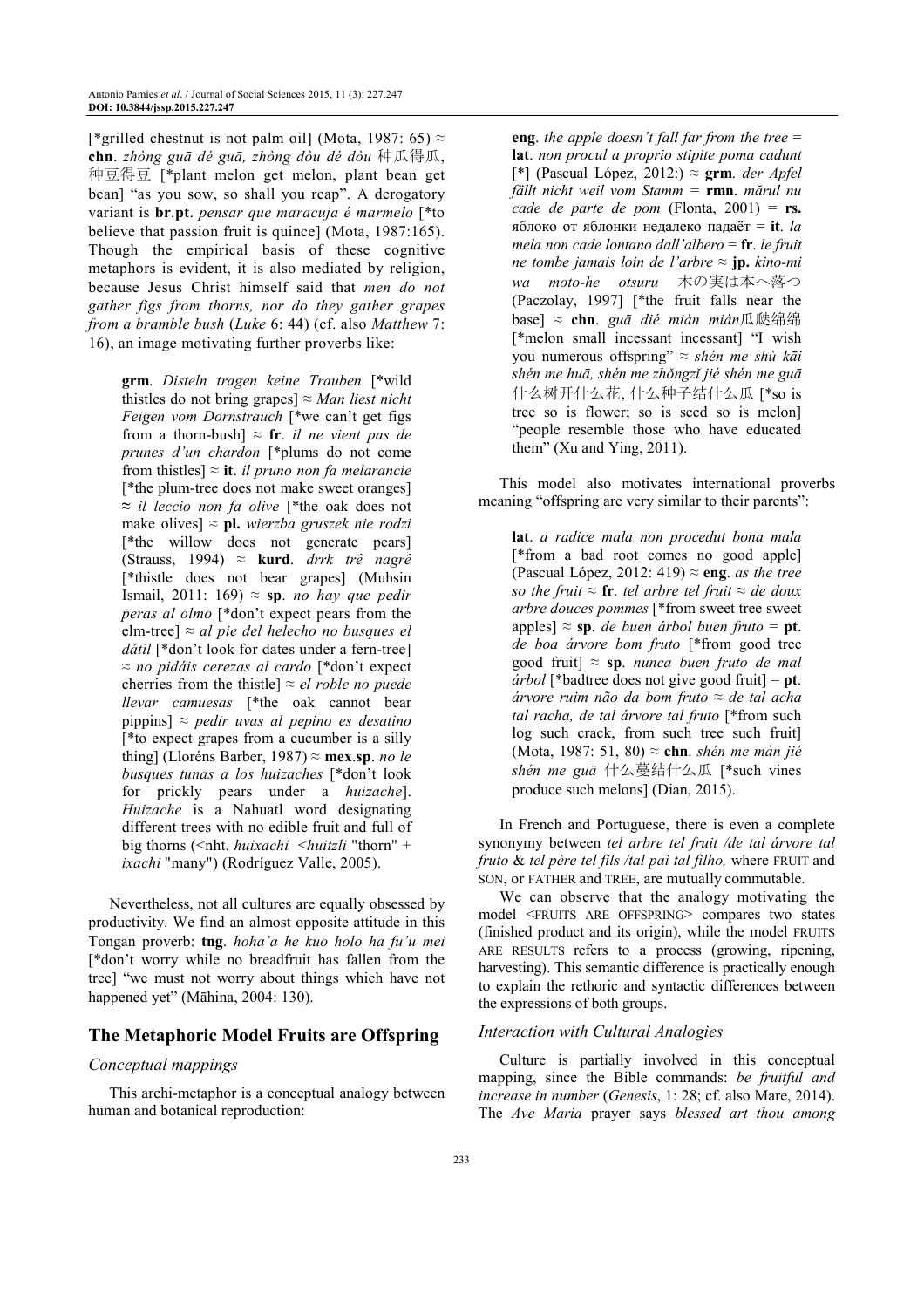*women and blessed is the fruit of thy womb* (Luke, 1: 42), using a metaphor that was already in the Old Testament (Cf. *Genesis,* 30: 2; *Deuteronomy,* 7: 13; 28: 53; 30: 9); *Psalms* 127: 3; *Isaiah* 13: 18): **eng**. *the fruit of thy womb* = **sp**. *el fruto de tu vientre* = **grm**. *die Frucht deines Leibes* = **rs**. плод чрева твоего. Another convergence between "biological" analogies and religion motivates this Palestinian Arabic proverb:  $e\zeta$ *šajara el-li má tethmer halál qate'há* الشجر ة اللي ما تثمر the tree which gives no fruit must be cut] فطعها حلال meaning "the wife who brings no children must be repudiated" (Al-Sharab, 2010: 308).

Racial preconceptions may also affect the association between fruits and offspring. The Brazilian word *jenipapo* is the folk name of the Genipa Americana, a fruit used for corporal painting by the Indians (<Tupi *yandï 'pawa*" \*fruit for painting). By metonymy, this word also means "birthmark", extended to *racial impurity*, so the idiom *ter jenipapo nas cadeiras* [\*to have *jenipapo* in the hips] means "to be a mulatto girl" (Mota, 1987: 219).

# **The Metaphoric Model Fruits are Moments**

# *Conceptual Mappings*

In peasant cultures, the crop of the fruits was a way of measuring time: Spring is called *le temps des cerises* [\*the time of cherries] in French and *wàng xìng* 望杏 [\*look at peach] in Chinese, while February is called *xìng yuè* 杏月 [\*apricot moon], March is *táo yuè* 桃月 [\*peach moon], and *méi yǔ* 梅雨 [\*plum rain] designates a period of intermittent rains between June and July in Lower Changjiang region. In Sinaugoro, *foia* (a type of nut) designates also the whole period of nut falling (December-January). In Brazilian Portuguese, *chuva de caju* [\*cashew rain] designates the rainy period which coincides with cashew ripening (Mota, 1987: 238), while *caju* [\*cashew] means also "year" in the idiom **br. pt**. *quántos cajus?* [\*how many cashews?] "how old are you?". The euphemism **eng**. *mature,* used to designate elder people, is also derived from this botanic analogy (**sp**. *la madurez* [\*maturity]  $\approx$  fr. *l'âge mûr* [\*the ripe age]), as well as the dysphemistic **br.pt.** *velho é bananeira que ja deu cacho* [\*oldman is banana-tree which already gave bunch] ≈ *velho é jerimum na ponta da rama* [\*oldman is pumpkin on the branch tip] (Mota, 1987: 227).

The time of ripening is a figurative point of reference for many other things:

**lat**. *pira dum sunt matura sponte cadunt* [\*when pears are ripe they fall by themselves] "there is a moment for everything" = **sp**. *cuando las peras maduran, en el árbol poco duran* [\*when pears ripen they do not last on the tree] (Cantera Ruiz de Urbina, 2005)  $\approx a$ *su tiempo maduran las uvas* [\*in their time

grapes ripen] ≈ *no cojas la pera hasta que esté madura* [\*dont pick the pear until it is ripe] (Sevilla Muñoz, 2008-2011) ≈ **grm**. *wenn di Frucht reif ist, fällt sie von selbst ab* ≈ *Wenn der Apfel reif ist, fällt er ab* ≈ *man kann die Birne nicht eher pflücken, bis sie reif ist* [\*one must not pick the pear before it is ripe] ≈ **it**. *quando la pera è matura casca da sé* ≈ *non ci sono dei frutti si duri che il tempo non maturi* **fr**. *il n'y a de fruit si dur et acerbe qui ne mûrisse* [\*no fruit is so hard that time cannot ripen it] *≈* **it.** *col tempo e con la paglia maturano le nespole* (Durante, 2010)  $\approx$  fr. *avec la paille et le temps, se mûrissent les nèfles et les glands* [\*with straw and time, loquats and acorns ripen] ≠ *laisser mûrir la poire* [\*let the pear ripen] "wait for the adequate moment" ≠ **br**.**pt**. *jerimum se guarda mas melancia, se não comer logo, apodrece* [\*pumpkins last but watermelons get rotten -if we don't eat them right now  $=$ *mulher deve se casar cedo porque homem é jerimum, mulher é melancia* [\*woman must mary soon because man is a pumpkin woman is a watermelon] ≈ *banana madura não sustenta no cacho* [\*ripe banana doesn't hang from the bunch] "there is moment for the son to leave his parents' home" (Mota, 1987: 54, 110, 125) ≈ **chn**. *guā er shú le jiù yào zhāi, guǒ zi shú le jiù yào cǎi* 瓜儿熟了就要摘, 果子熟了就要采 [\*melon mature, soon must pick; fruit ripen, soon must pick] "when a young man is old enough to marry he must do it" ≈ *guǒ shú dì luò*果熟蒂落 [\*fruit mature base fall] **≈** *gān jiāng yǒu zǎo, yuè lǎo yuè hǎo* 干姜有枣, 越老越好 [\*dry ginger dry jujube, older better] "experienced people are wiser" ≠ *zǎo shú de guǒ zi cháng bù dà*  早熟的果子长不大 [\*soon ripe fruit grow not big] "people who learn too fast cannot make great achievements" ≠ *jí guā ér dài*及瓜而代 [\*arrive melon CONJ. substitute] "when the melons ripen next year, someone else will take over the job" (Dian, 2015).

# *Interaction with Cultural Transfers*

In Spain, pears are cropped in August, while grapes are collected at the end of September; consequently, **sp**. *de uvas a peras* (\*from grapes to pears) means "seldom": taken in this order, almost one year would separate both moments. These "temporal" meanings may be understandable only in certain regions for climatic and/or gastronomic reasons. Though figs have several crops everywhere, few languages have different names to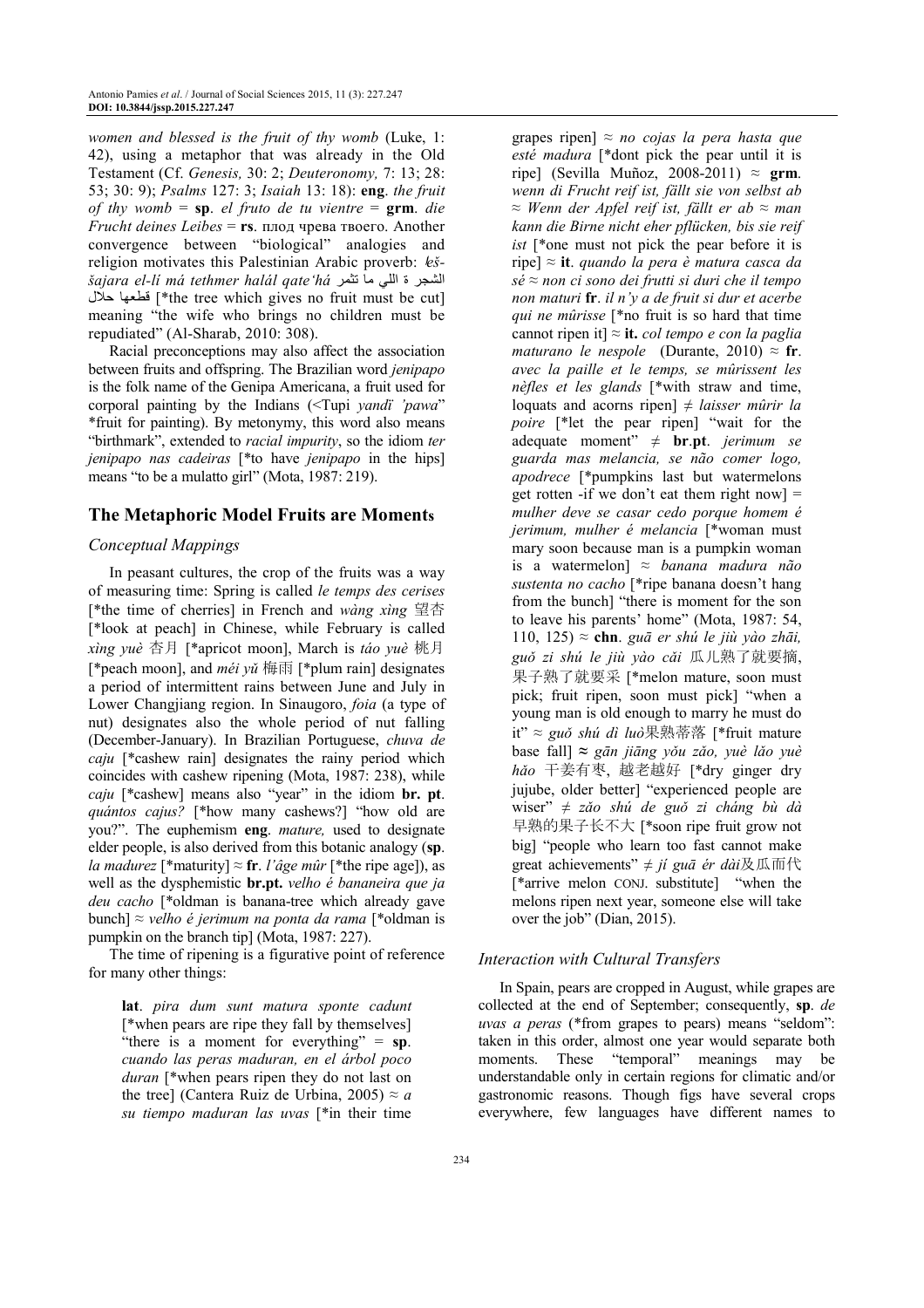distinguish them, so **sp**. *de higos a brevas* [\*from figs to *breba* figs] also means "seldom", since (main crop) figs are picked at the end of summer, while *breba* figs (first crop from the same tree) are picked in June, thus, almost one year later if taken in this order. In Brazil, the word *caju* [\*cashew] designates the (real) fruit, a pear-shaped mesocarp, whose juice is appreciated. The cashew juice is called *cajuína* and is also distillated as a liquor called *caium*. Before the Portuguese conquest, the Tremembé indigenous already produced a fermented drink called *mocororó* "brew of cashew", while its big external seed is called *castanha de caju* [\*chestnut of cashew], much more appreciated and sold apart. Since, in other countries, only the nut is eaten, cashew is identified only with the seed (**fr**. *cajou*, **grm**. *Kaschu*, **sp**. *anacardo*). Therefore, the Brazilian phrasemes *quando você ia pros cajus, ja eu voltava das castanhas* [\*when you were going for cashew <fruits> I was coming back from the cashew  $\langle \text{nuts} \rangle$ , *quem não come do caju não percebe da castanha* [\*he who doesn't eat from the cashew < fruit > doesn't understand the cashew  $\langle \text{nut} \rangle$  (Mota, 1987: 174), both referring to the best moment for certain actions, would be a nonsense in cultures where the difference between both kinds of *caju* is unknown.

A moment very remote in the past may be also evoked by means of fruits: **sp**. *en el tiempo de María Castaña* [\*in the time of Mary Chestnut]  $\approx$  **it**. *quando piovvero fichi e uva passa* \*when it rained figs and raisins: "Long time ago". By contrast, some biological images which are biologically inconsistent mean "never" ("when pigs will fly"):

**gal**. *cando os carballos dean uvas* [\*when the oaks will give grapes] ≈ *cando as maceiras dean peras* [\*when the apple-trees will give pears] ≈ **it**. *quando le querci farano limoni* [\*when oaks will make lemons] (Lapucci, 1993) ≈ *quando pioveranno uva passita e fichi secchi* [\*when it will rain raisins and dried figs] (Durante, 2010: 50).

**rm**. *când o face plopul pere si răchita micşunele* [\*when the poplar will give pears and the willow will give wallflowers] (Ortega Román 2006: 78).

At the beginning of the Perestroika, this idiom was used in a discourse by the former dictator, Nicolae Ceaușescu, who declared, that, in Romania, communism would end only *when pears grow on poplar trees.* After his fall and execution, in December 1989, in the squares and parks of Timișoara, poplar trees were decorated with pears, to mean that "the prophecy was fulfilled" (http://www.nytimes.com/1989/12/31/weekinreview/theworld-rumania-s-years-of-desperation-days-ofrelief.html).

Comparing these languages, the conceptual metaphor is basically the same, only the fruit species vary. However, religion also interferes in this Iraqi phraseme, **ar.** *māṭulbe l-najla tamur, mā ŷuz min šurb el-jamur* ±² until dates stop\* طول بالنخلة نمر ما جوز من شرب الخمر growing on palm-trees I will not stop drinking: "never" (Mahdi Jasim, 2006), since, in the *Qoran*, dates are a blessed thing while alcohol is forbidden.

# **Cultural Transfers: Blessed Fruits Vs. Cursed Fruits**

Food is not only a biological requirement, it has also a symbolic dimension, even related to emotions (Mintz, 1996). Fruits are representatives of the ethno-botanic heritage of each nation and, as a basic component of traditional alimentation, they play a role in the construction of the cultural identity of each nation. Many traces of this anthropological background remain in language for centuries. However, their relevance and prestige in gastronomy are irregular: In West and Central Africa they play little role in alimentation while they are fundamental in Amerindian or Polynesian cultures (Blench, 2004: 47). The same fruit variety may remain wild and unappreciated in a given region while considered as a delicacy somewhere else, as it happens among the Pacific Islands (Blench, 2004: 32,). The symbolic importance of each fruit in folk beliefs varies in each culture. In Motu *hua* means "banana" and the reduplicated plural *huahua* means "fruit", so this fruit seems a prototype (Lister-Turner and Clark). In Hawaiian mythology, the coconut was a man whose head was planted in the ground, while his penis and testicles dangled above it (Kame'eleihiwa, 1992: 33-34). Thus, cultures may have blessed fruits and cursed fruits and they may be local species which don't exist in other regions.

The tree Rhus taitensis ('*āpape* in Tahitian, *tawai* in Hawaiian, *tavahi* in Tongan), only grows in Oceanic Islands, where it is traditionally appreciated for canoe construction, but to eat its fruit is a type of taboo in Tonga, as reflected by the proverb **tgn**. *fakatu 'atamakiki he'ete taunga 'oku tautau he fu'u tavahi* [\*misfortune is in the food basket hanging from the tavahi tree]. By contrast, the Indian almonds (Terminalia catappa), *telie* in Tongan, are associated with good luck: **tgn**. *fakatu 'amelie ki he'ete taunga 'oku tautau he fu'u telie*  [\*fortune is in the sweet food basket hanging from the *telie* tree] (Māhina, 2004: 101).

Dates have highly positive connotations in Arabic culture. The prophet Muhammad said: لتمر مسامير الركب [\*dates are like the nails of the knees] "they bring energy and health" and the *Hadid* (Sayings of the Prophet) say that eating seven dates for breakfast is a good protection against poison and evil eye, so this fruit is used to celebrate the end of *Ramadan* (Al-Sharab, 2010: 204- 241). The Arabic metaphors about dates share these positive connotations: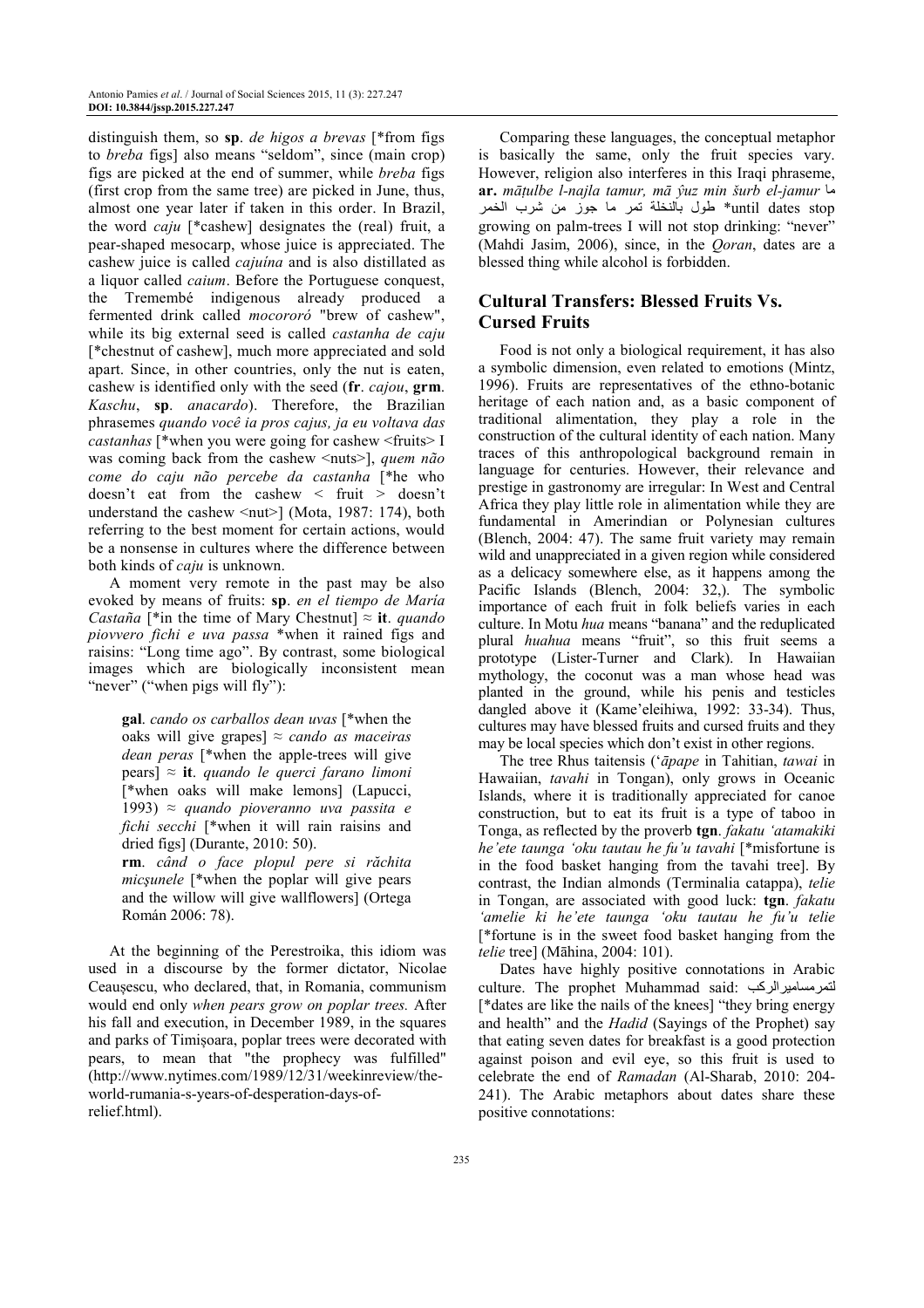**Alger**.**ar**. *fī hiyāt ištaq tamra ki mā allquh-h 'arŷūn* [\*when he was alive he wanted a date, now he is dead and he has a lot of them] "success may come too late" (Mekhelef and Monferrer, 1998: 133); **Class**.**ar**. tÀ ³Œ ازرع ة f you have a\*أ ] مكان لو حصلت نمرة ما اكلت جمرة date you will not eat jackal] "we must choose the best option"; الخلاص لازمّ فيه شيّص; '`` the dates from Alkhalaas have some bad parts] "no rose without a thorn" (Al-Sharab, 2010; Al-Jallad, 2012).

Sometimes the motivation involves in an empirical way some property of the fruit component of an idiom. E.g., we know whether a melon is good only when we have cut a slice of it, sometime too late, thus, some proverbs say:

**fr**. *les hommes sont comme les melons: sur dix il y en a un de bon* [\*men are like melons, only one out of ten is good] ≈ **sp**. *el melón y la mujer, a la cala han de ser* [\*melons and women, we need to cut a slit] (Lloréns Barber, 1987) ≈ el casamiento y el melón, por ventura son [\*marriage and melon are purely lucky choices] (Sevilla Muñoz, 2008-2011) ≈ **pt**. *da mulher e do melão o melhor é o calado* [\*from woman and melon the best is the cut slit $\approx a$ *mulher e o melão, ruins são de conhecer* [\*woman and melon, it's hard to know them] (Mota, 1987: 74, 148) ≈ **kurd**. *gndore be reng nîye* [\*melon from color is+not] "don't judge a book by the cover" (Muhsin Ismail, 2011: 207).

In other cases, cultural symbolism is involved. In French, cherries are connected to misfortune only through language: *Avoir la cerise*/*avoir la guigne* [\*to have the cherry] "to be dogged by bad luck". This motivation seems opaque, perhaps it refers to the fact that cherries pull each other, getting tangled by their multiple stems, as suggested by a proverb in other Romance languages:

**sp**. *cerezas y males traen detrás otros tales* [\*cherries and misfortunes bring more of the same] "troubles never come alone" ≈ *las desgracias, como las cerezas, unas con otras se enredan* [\*misfortunes are like cherries, they tangle each other] (Lloréns Barber, 1987) ≈ *las desgracias, como las cerezas, unas con otras se enredan* [\*misfortunes are like cherries, they tangle each other] (Sevilla Muñoz, 2008-2011) ≈ **gal**. *como as cereixas son as desgracias que unhas noutras se engarran* [misfortunes are like cherries, they tangle each other]  $\approx$  **it**. *le sventure sono come le ciligie: Vengono a due a due* [\*misfortunes are like cherries they come in twos] (Sevilla Muñoz, 2008-2011)

In several cultures, the APPLE is a polysemic symbol, merging experience with cultural connotations. It was a sacred fruit for Scandinavian and Celtic civilizations, symbolizing wisdom, female fertility and/or eternal life (Cirlot, 1992). The goddess Iðunn provided the Nordic gods with apples giving them eternal youth (cf. Ellis Davidson, 1965: 165-166). The *Svenska Folk Sagor* mentions *Fountains of youth* and *priceless apples* who could make old people be young again (Washburn Hopkins, 1905: 13-15). The name of the island *Avalon,* where King Arthur took out Excalibur from the stone, comes from old Welsh *aball* "apple-tree" (cf. modern Breton *aval,*  modern Welsh *afall*) (cf. Koch, 2006).

Some of the few traces of this (positive) symbolism in modern languages include the expression *apples!* meaning "all right" in slang, the proverb *an apple a day keeps the doctor away* (whose origin, according to Pollan, 2001, is an old marketing slogan for cider in the United States). Admittedly, Lloréns Barber (1987: 154) and Sevilla Muñoz (2008-2011) found equivalents in other languages, but they could be (recent) borrowings from English: **sp**. *no hay cosa más sana que comer en ayunas una manzana* ≈ *una manzana al día, al médico alejaría* ≈ **it**. *una mela al giorno, toglie al medico di torno* ≈ **fr**. *pomme du matin éloigne le médecin* ≈ **rs**. яблоко в день -доктора в дверь). Anyway, a genuine Spanish comparative collocation says *sana como una manzana* [\*healthy as an apple]. According to Gervasius, Alexander-the-Great was seeking in India the apples that made the Hindu priests live four hundred years (*Otia Imperialia*: 895 apud. Washburn Hopkins, 1905: 19) and the Persian soldiers who fought against him, the famous *ten thousand immortals*, were also called *the apple bearers* (**gr**. οἱ µηλοφόροι, **fr**. *mélophores*) by Xenophon (*Cyropaedia,* VII [1914]).

Greek mythology and Plato's ideas about love (each soul has been split and needs to find its own predestinated beloved half part: *Symposium*, apud. Pascual López, 2012: 240), gave birth to the HALF A FRUIT metaphor, attested by idioms like **eng**. *the other half of the apple* = **it**. *mezza mela* = **pol**. *druga połówka jabłka* ≈ **sp**. *media naranja* [\*half orange] "soulmate. However, the connotations of the APPLE became ambiguous in Greek culture, because of the mythological *Apple of Discord*, origin of the Trojan war, that represents -in many languages- the reason of any dispute (**sp**. *manzana de la discordia* = **fr**. *pomme de la discorde* = **grm**. *Zankapfel* = **rs**. яблоко раздора).

Judeo-Christianism converted the APPLE into a cursed fruit, though, in fact, it was not the *forbidden fruit* of the Bible. The *Vulgata* always says "fruit" (*fructus*), never "apple" (*mālum*) (*Hyeromiana versio: Vulgata, Genesis* 3:1-22), and the same happens in its early translations to modern languages. E.g., *But of the fruit of the tree which*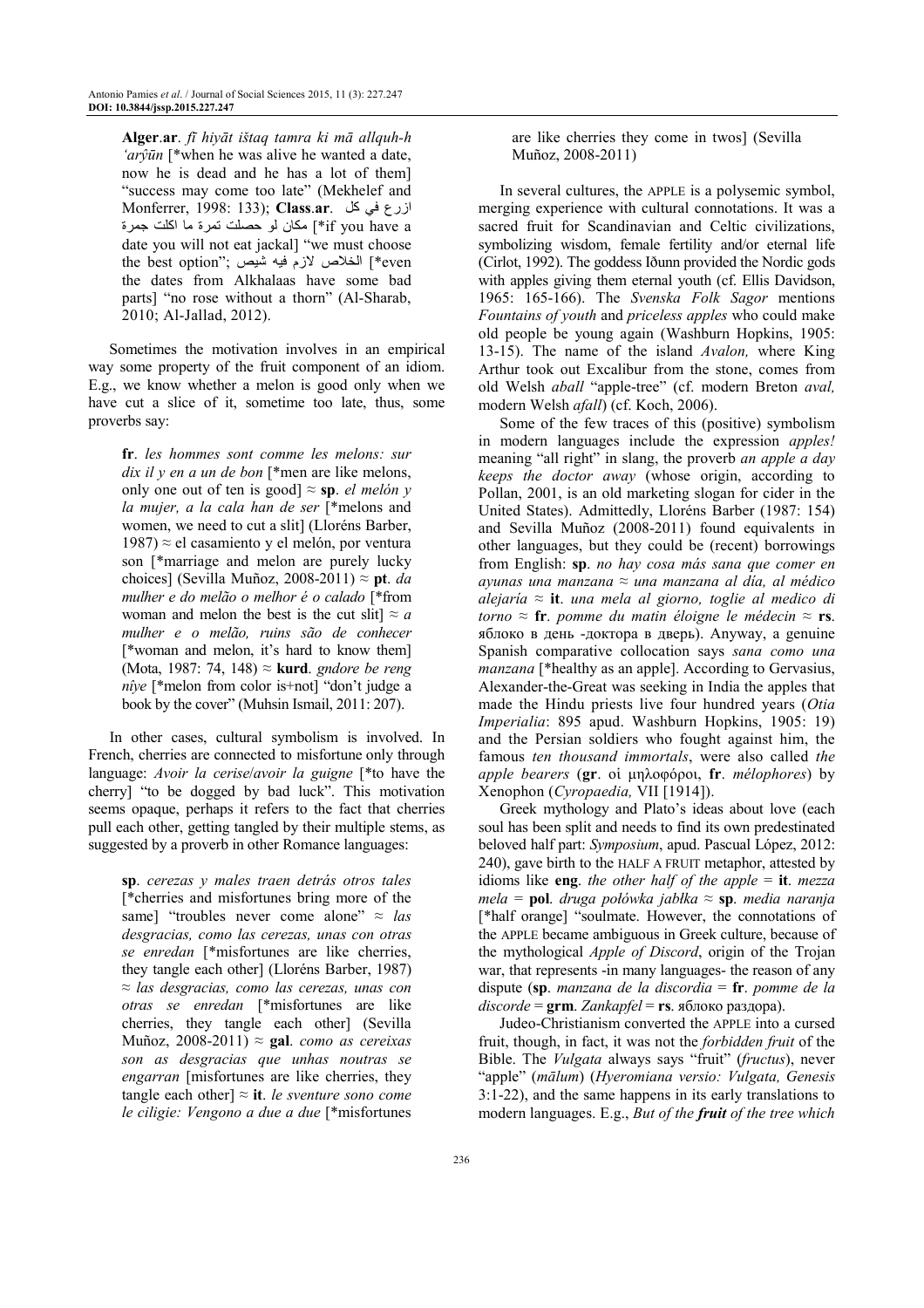*is in the midst of the garden, God hath said, Ye shall not eat of it...* (*Genesis*: 3: 1-22, King James version). The shift seems due to the more frequent use of the word *pōmum* in liturgy*,* which meant originally "any fruit with seeds", but - by metonymy - became restricted to *apples* in the late Empire period, replacing the classical Latin word *mālum* (cf. **fr**. *pomme*; **cat**. *poma* "apple"), as did its botanic referent in the cultural symbolism attested by idioms:

**eng**. *forbidden apple* = **grm**. *verbotener Apfel* = **sp**. *manzana prohibida* = **fr**. *pomme défendue =* **it**. *mela vietata =* **pt**. *maçã proibida* = **svk**. *zakazane jablko =* **rs**. запретное яблоко; **eng**. *to eat the apple from the tree of knowledge* = **sp**. *comer la manzana del árbol de la sabiduría* = **fr**. *manger la pomme de l'arbre de la connaissance* = **cz**. *utrhnout jablko ze stromu poznani* = **rs**. сорвать яблоко сдерева познания.

The Collins English Dictionary defines a *rotten apple* as a *person with a corrupting influence* (1991-2003). This idiom is derived from a (late) Latin proverb: *pomum compunctum cito corrumpit sibi iunctum* (Cantera, 2005), meaning "evil spreads from individuals to collectives":

**eng.** *one rotten apple will spoil the whole barrel = one rotten apple decays the bushel = one bad apple spoils the bunch* = **rs**. от одного порченого яблока весь воз загнивает*=* **grm**. *ein fauler Apfel steckt den andern an = ein fauler Apfel steckt hundert gesunden an* (Strauss, 1994) = **rmn**. *mărul putred strică si pe cele bune* (Flonta, 2001) = **it**. *una mela marcia ne guasta cento* = *la mela bacata rovina le altre* = **neap**. *mela vermenosa ne 'nfracita 'nu muntone* (Zazzera, 2006) = **sp**. *la manzana podrida pudre a su compañía = la manzana podrida pierde a su vecina* = **pt**. *uma maçã podre apodrece um cento* = **fr**. *une pomme gâtée en gâte cent = il suffit d'une pomme pourrie pour gâter le tas.* The Judeo-Christian component explains that other fruits replace the apple in other cultures, as in the Turkish proverb *üzüm üzüme baka baka kararir* [\*grapes get darker looking to each other] (Yurtbaşi, 1996). Mutual influence is ambiguosly symbolized, the grapes close together in a bunch get darker: "mature" (positive) or "rotten" (negative), an image which coincides with an ancient Roman proverb, also ambiguous: *uva uvam videndo varia fit* (Strauss, 1994)*.*

The negative connotations, related to *Original Sin*, were extended from apples to women:

**eng.** *the fairest apple to the eye may have a rotten core* (Strauss, 1994)  $\approx$  **grm**. *die Jungfrau siehet roth, doch sitzt ein Wurm*  darin [\*the young woman seems red but there is a worm inside] *≈ der schönste Apfel hat oft einen Wurm*] [\*the nicest apple often has a worm] *≈ schöne Äpfel sind wohl auch sauer* [\*nice apples are often sour] (Wander, 1867) ≈ **sp**. *como la manzana, por dentro podrida, por fuera sana* [\*like the apple, healthy outwardly, rotten inwardly]  $\approx$  *mujeres* y *manzanas,muchas hay podridas que parecen sanas* [\*apples and women, many are rotten who look healthy] (Lloréns Barber, 1987)  $\approx$ **rmn**. *merele frumoase pot fi şi viermănoase*  [\*nice apples may contain worms] (Flonta, 2001)  $\approx$  **fr**. *souvent la plus belle pomme est véreuse* ≈ **it**. *belli pomi sono anche alle volte amari.* Another variant of this mysogynist proverb contains a chestnut instead of an apple, perhaps because of the rhyme: **sp**. *la mujer y la castaña por su apariencia engañan*; **it**. *la donna è come la castagna: bella di fuori ma dentro è magagna* (Guazzotti and Oddera, 2006) [\*nice apples are sometimes bitter].

After the Renaissance, the connotations of the *forbidden fruit* became less negative. The original religious symbolism began to assume a more hedonistic view. E.g., **sp**. *cojed de vuestra alegre primavera/el dulce fruto antes que el tiempo airado/ cubra de nieve la hermosa cumbre..*. (Garcilaso, *Soneto XXIII*) [literally: \*pick up the sweet fruit of your merry Spring, before angry Time covers with snow the beautiful peak]). Corneille's verse *Plus le péril est grand, plus doux en est le fruit* (\*the higher the danger, the sweeter the fruit) is an elegant variant of proverbs like:

**eng.** *forbidden fruit tastes the sweetest* =  $fr$ . *les fruits interdits sont les plus doux* = **rs.**  запретный плод сладок = **grm.** *Verbotene Früchte schmecken am besten* = *verbotene Aepfel sind süss*.

In a much less romantic way, some Brazilian idioms also associate the generic *fruit* with sexuality: **br**.**pt**. *gostar da fruta* (\*to like fruits) "to hound women", *fruta nova* (\*new fruit") or *fruta verde* (\*green fruit) "young prostitute" (Cascudo, 1970: 192); *moça nova é como o ananas, em cima está verde mas em baixo está capaz* [\*young woman is like a pineapple: green/unripe above but suitable below] (Mota 1987: 122). The current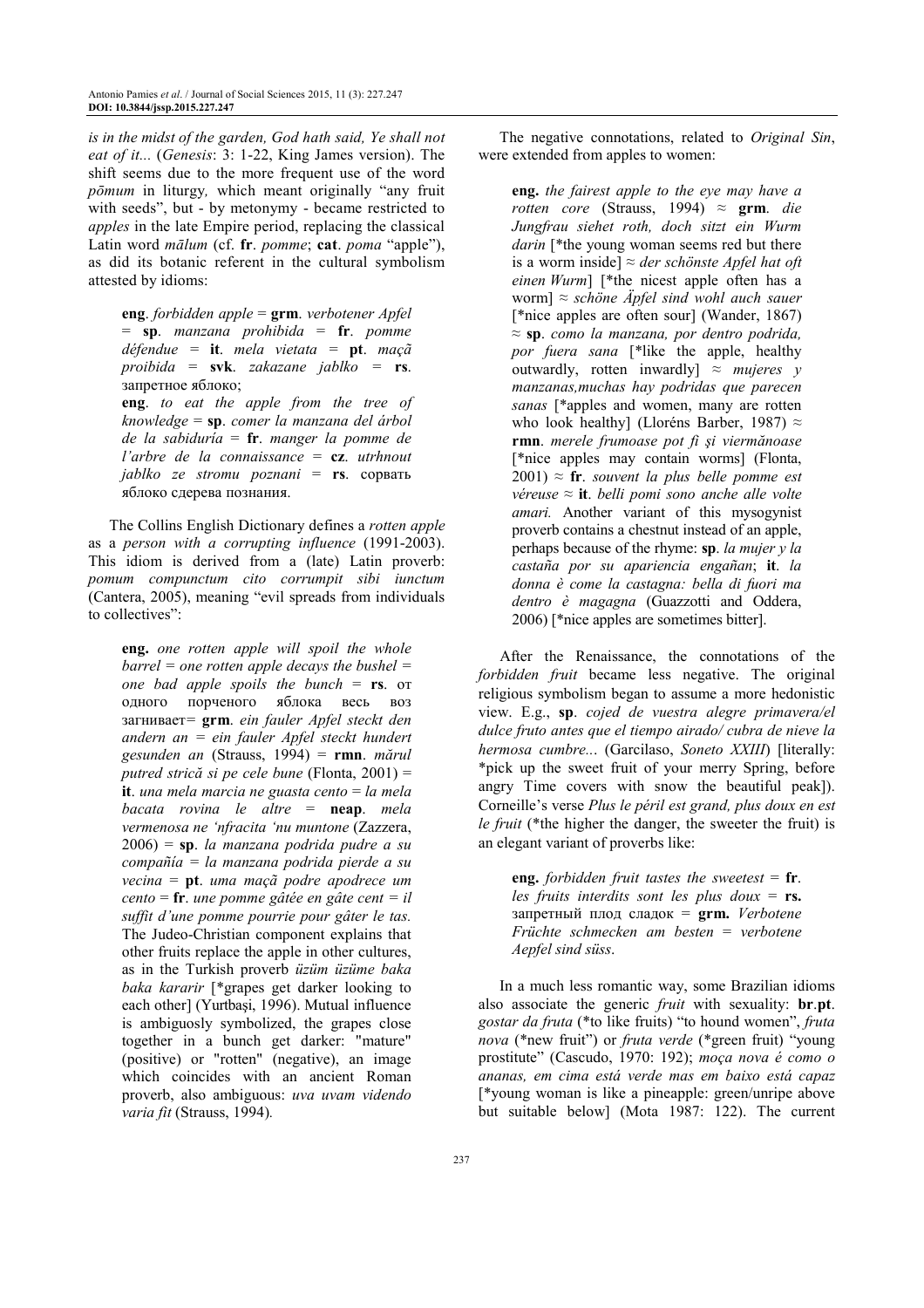"honorific" nicknames of a special kind of go-go singers at the Carnival are based on fruit names: **br**.**pt**. *mulher fruta* [\*fruit woman], *mulher melão* [\*melon woman], *mulher melancia* [\*watermelon woman], *mulher moranguinho* [\*strawberry woman], *mulher pêra*  [\*pear woman], *mulher mangaba* [\*hancornia woman] (cf. www.dicionario.sensagent.com & pt.wikipedia.org). These expressions are supposed to call up some physical similarities (*melon* for "breast", *watermelon* for "buttocks", etc.), but they share the cultural association between sexual temptation and fruits. One of these dancers, called *mulher maçã* [\*apple woman] had a great success with the song entitled *A maçã, o fruto proibido* [\*the apple: the forbidden fruit]. In English slang, *to lose one's cherry* refers to virginity, while a *peach* is a pretty woman (Ayto and Simpson, 2010).

Another relation between the sexual taboo and a fruit corresponds to BANANAS in Hawaiian culture, where women are not allowed to eat them in the presence of men (Kame'eleihiwa, 1992). By contrast, in Māori culture, the SWEET-POTATO (*kumara*) has the connotations of a desired object, as in this proverb on modesty: *kaure te kumarae wheakii ana tana teka*  [\*the sweet-potato does not say how sweet she is] (Fletcher, 1922).

In China, the PEAR (**chn**. lí 梨) must not be given as a present because of its homonymy with *lí* 离 ("to split"), while "to cut a pear" (*fēn lí*分梨), whose pronunciation is also the same as *lí* 分离 ("to separate), is considered a BAD OMEN. By contrast, in Latin culture, the PEAR and the CHERRY have positive connotations, as attested by idioms and proverbs like **sp**. *ser una perita en dulce* [\*to be a small pear in sugar] "to be very appetizing"  $\neq$  *ser la pera* [\*to be the pear] "to be amazing"  $\approx$  *partir peras* [\*to share pears] "to have fair relations with someone"  $\approx$ **pt**. *jogar as peras* [\*to play one's pears]  $\neq$  **sp**. *con mayor que tú no partas peras* [\*don't share pears with someone bigger than you] = *de ninguna manera con tu amo partas peras* [\*never share pears with your master] = **pt**. *com teu amo nao jogues as peras* [\*don't play your pears with your master] (Mota, 1987: 72; Ribeiro, 1984: 78)  $\approx$ **lat**. *cum domino cerasum res est mala mandere seruum* [\*the servant eating cherries with his master is something wrong] = **sp**. *si comes cerezas con tu señor, tú las comerás de una en una y él dos a dos* [\*if you eat cherries with your lord, you will eat them one by one and he will eat them in twos] (Pascual López, 2012: 522- 523). The motivation of this image is more transparent in the French proverb *qui avec son seigneur mange poires, il ne choisit pas les meilleures* [\*he who eats pears with his lord cannot choose the best ones] (Sevilla Muñoz, 2008-2011), origin of the current idiom **fr**. *couper la poire en deux* [\*to divide the pear in two] "to share all risks and benefits with someone".

The DATES are blessed for Muslims, whose Heaven is full of them, but, because of that, the Kurdish idiom *çû bo xurma xuardn* [\*he's gone to eat dates] is a euphemism for "he's dead" (Muhsin Ismail, 2011: 174).

The fruits which grow easily are an important element of the traditional diet, but, at the same time, their cheaper price allows them to symbolize (critically) the "lowest value" in figurative idioms and proverbs. This productive archi-metaphor can be described as CHEAP FRUITS ARE CONTEMPTIBLE THINGS. The "chosen" fruits change in each culture but the metaphoric pattern is the same. In English and Italian, the FIG corresponds semiotically to the PLUM in French, the CHILLI PEPPER in Spanish, the BANANA and the SOUR CHERRY in Brazilian Portuguese. This value explains the negative connotations of PUMPKINS in other metaphors, such as **sp**. *dar calabazas* [\*to give pumpkins] "to be absent in a date" or "to reject a marriage proposal"; *más soso que una calabaza* [\*more insipid than a pumpkin]  $\approx$ *cuando la mujer manda en casa, el marido es calabaza* [\*when the wife rules the house, the husband is a pumpkin] ≈ **br**.**pt**.*o que dá mais no sertao é menino e jerimum* [\*the most abundant things in the desert backlands are kids and pumpkins] (Mota, 1987: 152). Depending on its size, one AUBERGINE could be cheaper than a pumpkin, so a Spanish proverb says: *nunca de mala berengena se hizo buena calabaza* [\*from a bad eggplant comes no good pumpkin] (Pascual López, 2012: 863). These fruits are cheap, thus insignificant (Pamies, 2014).

**eng**. *I don't care a fig*  $\approx$  *not to be worth a fig* ≈ **it**. *non valere un fico secco* ≈ *non importare un fico secco* [\*not to care a dried fig] ≈ *tenendo l'ucello non si mangia fico* [\*if we have got a bird we don't eat a fig] (Guazzotti and Oddera, 2006) ≈ *fare le nozze con fichi secchi* [\*to make weddings with dried figs] "to be too thrifty" (Lapucci, 1993); **fr**. *ne pas valoir une prune* [\*not to be worth a plum] "to have no value" ≈ *ne pas donner une prune* (*pour quelqu'un*) [\*not to give a plum (for smb.)]  $\approx$  *donner une prune pour deux oeufs* [\*to give a plum for two eggs] "to make a good business" ≈ *aimer mieux deux oeufs qu'une prune* [\*to prefer two eggs to a plum] "to be smart" ≈ *faire cent sauts pour une prune* [\*to jump a hundred times for a plum] = *travailler pour des prunes* [\*to work for plums] "to work in vain" ≈ *compter pour des prunes* [\*to count for plums] "to count for nothing"  $\approx$  *des prunes!* [\*plums!] "no way!"  $\approx$ *mangez de nos prunes: nos pourceaux n'en veulent plus* [\*eat our plums: our pigs don't want them] (Pamies, 2011);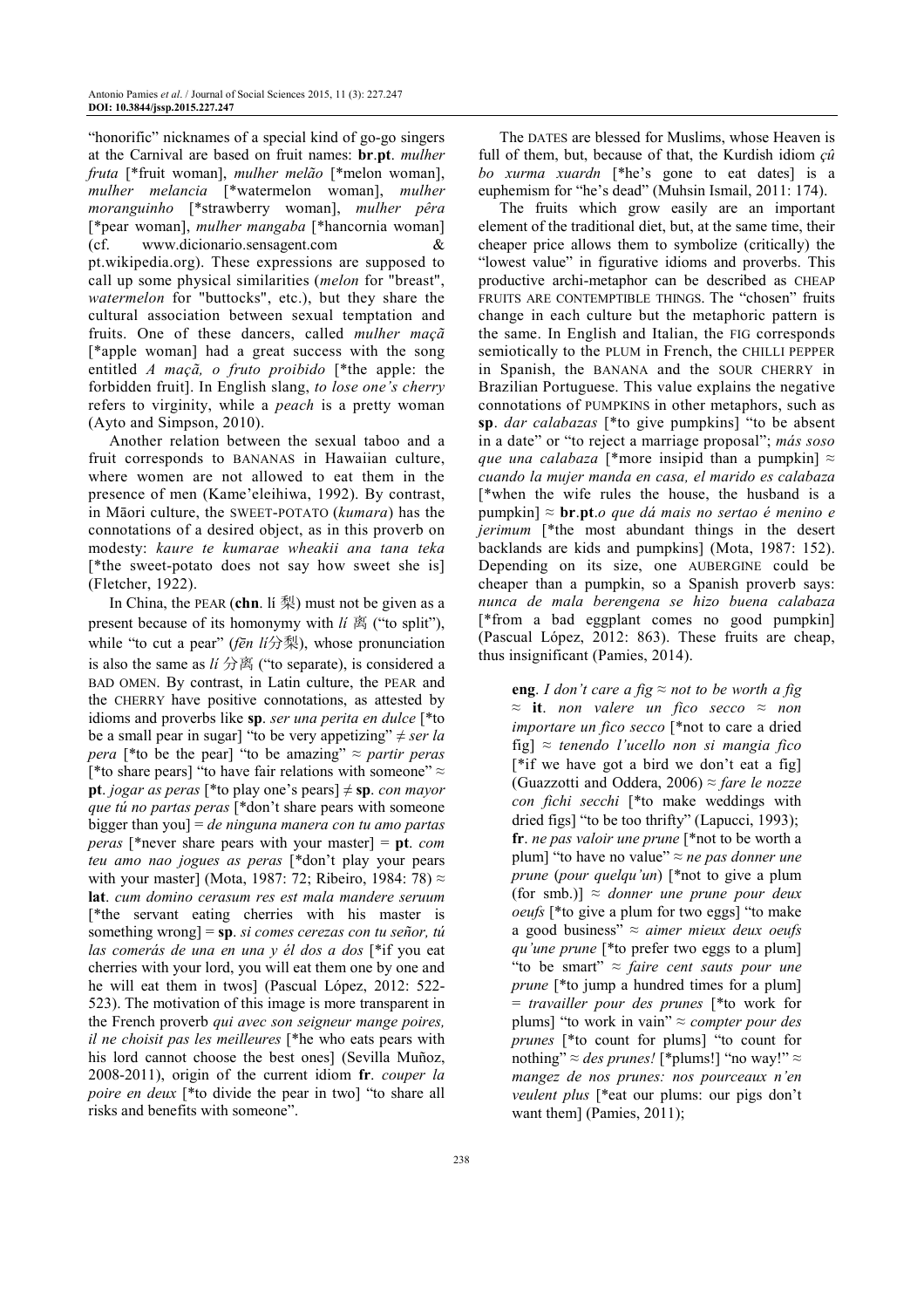**sp.** *no valer un pimiento* [\*not to be worth a chilli pepper]  $\approx$  *no dar un pimiento (por alguien/algo*) [\*not to give a chilli pepper (for smb.)] ≈ *importar un pimiento* [\*to care a chilli pepper]  $\approx$  *jy un pimiento!* [\*and a chilli pepper!] "no way!" ≈ *vale más un pimiento regalado que todo el huerto rogado* [\*a given chilli pepper is better than the whole field implored] ≈ *del avariento, ni un pimiento* [\*from a greedy man, not a single chilli pepper] (Pamies, 2011);

**br**. **pt.** *a preço de banana* [\*at banana's price] "very cheap" ≈ *república das bananas*  [\*banana republic] "corrupted and ineffective country" ≈ *dar uma banana* [\*to give a banana] "to make the finger" ≈ *levar uma banana* [\*to bring a banana] "someone made the finger to us"  $\approx$  *descascar a banana* [\*to peel the banana] "to masturbate" (Monteiro, 2011) ≈ *com bananas e bolos se engana os tolos* [\*bananas and breadrolls cheat the idiots] ≈ *perguntar se macaco quer banana* (\*to ask if the monkey wants banana) "asking unnecessary questions" ("is the Pope a Catholic?") (Mota, 1987: 70, 166) ≈ *passar guinja* [\*to pass sour cherry] "to starve" (Cascudo, 1970). Guinja is a Brazilian variety of Prunus cerasus, whose bad taste make it "poor people's food" (Cascudo: *Ibid*.).

In Southern China, ORANGES, TANGERINES, "WINTER MELONS" (benincasa hispida) and PERSIMMONS are also very easy to grow, so they have negative figurative meanings if applied to persons. The Cantonese idioms *luó dǐ chéng* 箩底橙 [\*large+woven+basket bottom orange] and *shén tái jú* 神台桔 [\*altar tangerine] refer, through the image of remaining unsold fruits, to women who still haven´t got married. The compound *dōng guā*  冬瓜 [\*winter melon] is a component of derogatory idioms referring to fat women, *dōng guā nǚ* 冬瓜女 [\*winter melon woman], *dà dōng guā* 大冬瓜 [\*big winter melon]. In Chinese, *chī shì zi zhuān jiǎn ruǎn de niē* 吃柿子专拣软的捏 [\*to eat persimmon +SUFF. specially choose soft pinch] means "to bully the weak and fear the strong", through the image of persimmon eaters, who choose the softest one on the tree. The ANANAS is a positive symbol in Brazil (**br.pt**. *abacaxi*), in the regions where it is produced, an ananas at the entrance of the house indicates that visitors are welcome. It is also called *rei dos frutos* [\*king of the fruits] because the leaves on its top remind one of a crown. However, its connotations are not very positive in the expression **pt**. *descascar o abaxi* [\*to peel the ananas], which means "to solve a very difficult problem" and, in the state of Pernambuco, the same

idiom means "to be a bad dancer" (Alacazum, 2009). Other culturally "cursed" fruits are those used as insults against alleged "poor minded" persons, or as components in idioms related to stupidity. E.g.:

**eng.** *lemon* "foolish" = **esp**. *membrillo* [\*quince] ≈ *calabacín* [\*zucchini] ≈ *boniato* \*sweet potato] *cirolón* [\*big plum] ≈ *melón* [\*melon] *≈ calabaza* [\*pumpkin] "idiot" (Luque Durán *et al*., 1998: 107) ≈ **mex**. **sp**. *aguacate* [\*avocado] ≈ **carib. sp**. *guanábano*] ≈ **ecuad**. **sp**. *mamey* [\*mammee] (Kany, 1960) ≈ **it**. *cocomero* [\*watermelon] ≈ *essere una testa di cavolo* [\*to be a cabbage head] "to be stupid") "idiot"  $\approx$  fr. *vieille noix* [\*old] walnut] ≈ *tu me prends pour une poire?* [\*do you take me for a pear?] "do you think I am stupid?"  $\approx$  **br.** pt. *banana* "idiot"  $\approx$  *se embananar* ≈ *estar embananado* [\*to be bananaized] "to be completely confused" (Monteiro, 2011) ≈ *não sou caju* [\*I am not a cashew] "I am not so stupid" (Ribeiro, 1984: 64)  $\approx$  *ser um beldroega* [\*to be a purslane] "to be an idiot" (Cascudo, 1970: 178). In spite of its medicinal properties, *Beldroega* "purslane" [Portulaca brasiliana)] is very cheap in Brazil, where it grows everywhere [Cascudo, 1970: 178]).

In Cantonese, we can find similar insults: **cnt**. *shǔ tóu shǔ nǎo* 薯头薯脑 [\*sweet-potato head sweet potato brain] "stupid and clumsy" ≈ *zhǎng dé xiàng fān shǔ*  长得像番薯 [\*grow participle like sweet-potato] "with a bulky look" = *dà fān shǔ*大番薯 \* big sweet potato "slow and clumsy". A widely spread proverb also relates stupidity with fruits, though indirectly:

**fr.** *couper l'arbre pour avoir le fruit* [\*to cut the tree in order to get the fruit]  $=$  **it**. *fare come i antichi, che taglavano il fico per cogliere le fiche* [\*to make like the ancients, who cut the fig-tree to pick up the figs]  $\approx$ *dare a mangiare le pesche per vendere i noccioli* [\*to make someone else eat the peaches to sell the pits] ≈ **rs.** срубить дерево, чтобы достать плод [\*to cut tree in order to get fruit] ≈ **chn**. *kǎn shù chī júzi, bùgù gēnběn* 砍树吃橘子,不顾根本[\*cut tree eat orange, no care root] "cut the tree to eat the oranges, don't care about the root" (Bai Du Zhi Dao, 2015).

From the syntactic point of view, we can observe that in idioms like **eng**. *not to care a fig*; **it**. *non importare un fico secco* [\*not to care a dried fig], **sp**. *importar un*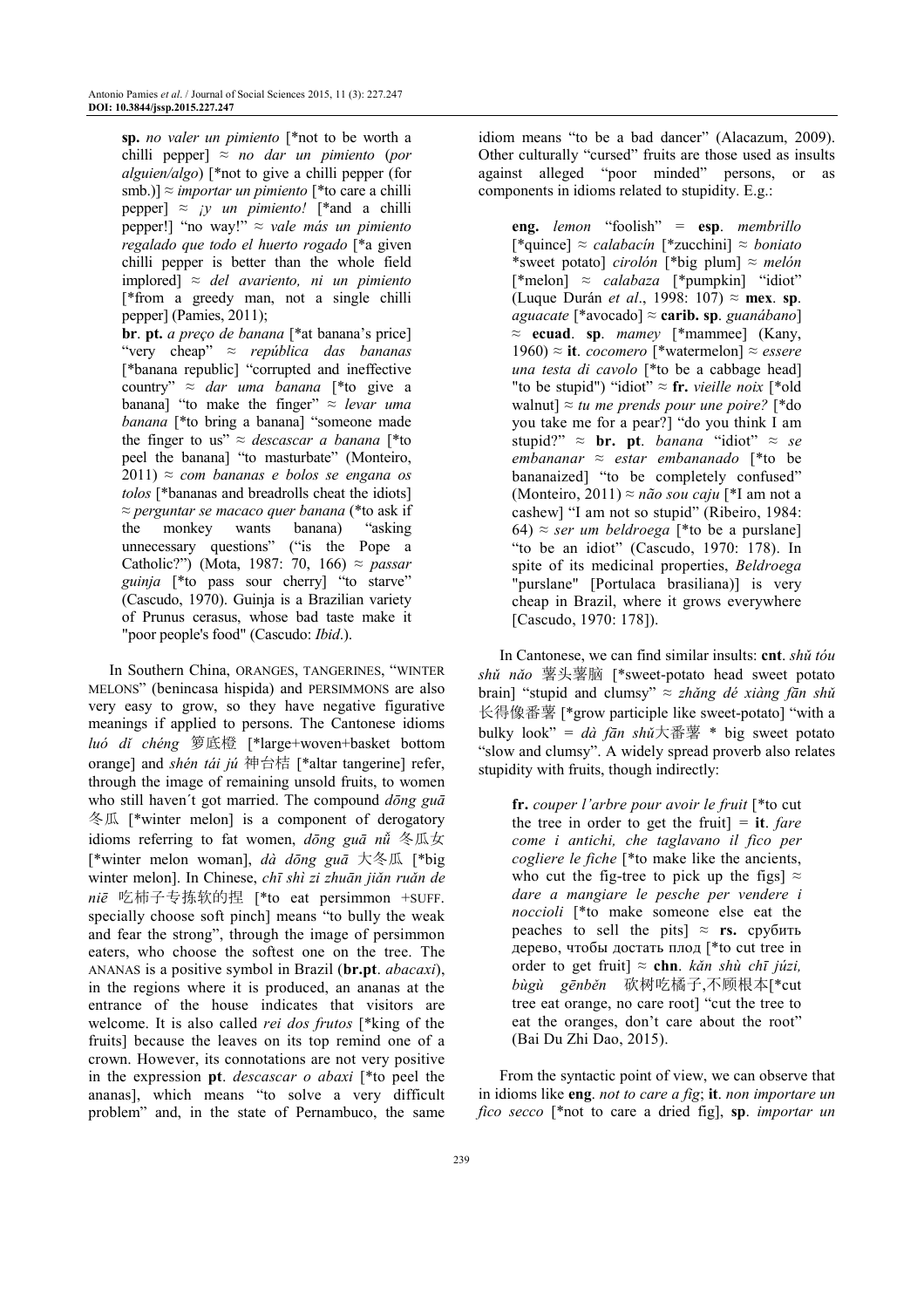*pimiento* [*\*not to care a chilli pepper*], etc., the constructional pattern also undergoes a grammatical metaphor, in which the FRUIT behaves like a Patient, though these verbs do not normally admit a direct object. This structure would not be possible if these names were used with their literal meaning.

# **Mapping Reversal**

As already shown in other fields of figurative language (Pamies, 2007; 2008; Pamies *et al*., 2014), mappings between source and target domains are not uni-directional. Fruits motivate botanic metaphors to designate body parts, but they can also be the target of somatic or zoomorphic metaphors and even of another fruit. These bi-directional models may be "empirical" (associations based on perceptual analogies between the shape of something and a given fruit), like **eng**. *tooth of garlic,* or *apple of the eye.* However, they may also interact with cultural semantic transfers involving folk beliefs (superstitions, mythology, religion), like **chn**. *fó tóu guǒ* 佛头果 [\*Buddha head fruit] or **eng**. *Adam's apple*.

# *Body Parts Names > Fruit Names*

The conceptual transfer from human body towards other domains is probably the most extended mechanism in metaphor, even for fruit names:

**eng.** *chestnut*  $\neq$  *tooth of garlic*  $\neq$  *Maltese*  $t$ *humb* = *Desert thumb* (CYNOMORIUM)  $\neq$  **sp.** dátil [\*finger] "date" (<**lat.** *dactylus*<**gr.**  δάκτιλοζ) ≠ *cabeza de ajo* [\*garlic head] *≠ cipote* [\*penis] = *carajo de moro* [\*Moorish penis] (CYNOMORIUM) *≠* **chn.** *yāo guǒ*腰果 [\*waist fruit] "cashew nut" *≠* **chn.** *fó shǒu*佛手 [\*Buddha hand] "fingered citron" (CITRUS MEDICASARCODACTYLUS) ≠ *fó tóu guǒ*佛头果 [\*Buddha head fruit] "sugarapple" (http://baike.baidu.com).

# *Fruit Names > Body Parts Names*

In spite of the high frequency and universality of somatic metaphors, the human body is also the target domain of many metaphors where FRUIT is the source domain. Proto-Melanesian *qiteluk* designates at the same time "fruits", "nuts", "nipples" and "testicles" (Blust, 1995), while, in Rapa Nui, *hua* [\*coconut] means also "testicle" (Baker, 1978). In Biliau *las* [\*coconut shell] means also "skull" (Simons and Simons, 1977) while in Sinaugoro, *vara* [\*inner part of the coconut] designates the brain (Tauberschmidt, 1995). In Motu, the verb *dobigaga* means "to fruit upwards", from *dobi* "fruit" + *gaga* "to turn face forwards stretching the neck" (Lister-Turner and Clark, s/d).

Sexual parts are the most usually concerned. The name of the *avocado* (Persea americana) comes from Spanish *aguacate*, borrowed from Nahuatl *ahuacatl*, meaning "testicle", a polysemy which remains in Mexican Spanish *aguacate*, though reversing the metaphor (Kany, 1960). In Chinese, *huáng guā* 黄瓜 [\*cucumber] means "penis", female breasts are called *yīng táo* 樱桃 [\*cherries] = *xiān táo* 仙桃 [\*immortal peaches] = *shuǐ mì táo* 水蜜桃 [\*peaches] = *bái lí* 白梨 [\*white pears] = *mù guā* 木瓜 [\*pawpaws], while *qié zi*  茄子 [\*eggplants] designate "fallen tits" and *pú táo*葡萄 [\*grapes] the "nipples". Somatic fruit names are also commonly found in European languages:

**eng.** *apple of the eye*  $\neq$  *gourd*  $\neq$  *melons*  $\neq$ *cucumber = banana = quince ≠ acorns = cherries = nuts = walnuts = peanuts*  $\neq$  *austr.* **eng**. *table grape* "lady's fingers" *≠ rhubarb*  "afterbirth" (Baker, 1978)  $\neq$  **grm**. *Augapfel* [\*eye+apple] *≠ Birne* [\*pear] "head" = *Kürbis*  [\*pumpkin] "head" (Mellado Blanco, 2008) *≠* **sp.** *coco* "head"; *higo* [\*fig] "vulva"; *úvula* [\*little grape] "uvula" *≠ pómulos* [\*little apples] "cheekbones" *≠ por donde amargan los pepinos* [\*where cucumbers are bitter] "arse"*≠* **chil. sp.** *lúcuma* [\*eggfruit] "head" *= calabaza /zueca* [\*pumpkin] "head" *= tutuma /güira* [\*calabash] "head" = *melón* "head" (Oroz, 1949)  $\approx$  **cub**. **sp**. *papaya* [\*pawpaw] "vulva" = *guayaba* [\*guava] "vulva" *≠* **mex**.**sp**. *aguacates* [\*avocados] "testicles" (Kany, 1960) = **pt. br.** *maçã do rosto* [\*apple of the face] "cheekbones**"** ≠ *coco pelado* [\*peeled coconut] "bald head" *≠ banana* "penis" *≠ Eichel* [\*acorn] "penis head"  $\neq$  **fr.** *pommettes* [\*little apples] "cheekbones" *≠ poire* [\*pear] "face" *≠ citrouille* [\*pumpkin] "head" *≠ fraise* [\*strawberry] "face" *≠ abricot* [\*apricot] "vulva" *≠ gland* [\*acorn] "penis head"] *≠ noix* [\*walnuts] "testicles" = *prunes*  $[*$ plums] "testicles"  $\neq$  **it**. *fica*  $[*$  fig  $["v$ ulva"].

Many of these euphemistic and dysphemistic fruit names function also as idiom components:

**eng.** *nutty as a fruit cake* "mad" = *to go nuts* "to become crazy" ≠ *to get on* (*someone's*) *quince* "to exasperate" (from *quince* as "penis")  $\neq$  **sp.** *tocarse la pera* [\*to touch one's pear] "to masturbate" and "to do nothing"  $\neq$ **fr**. *je n'en ai rien à glander*! [\*I have nothing to acorn] "I don't give a fuck!"  $\neq$  qu'est-ce *que tu glandes?* [\*what do you acorn] "what the hell are you doing?" (both from *gland*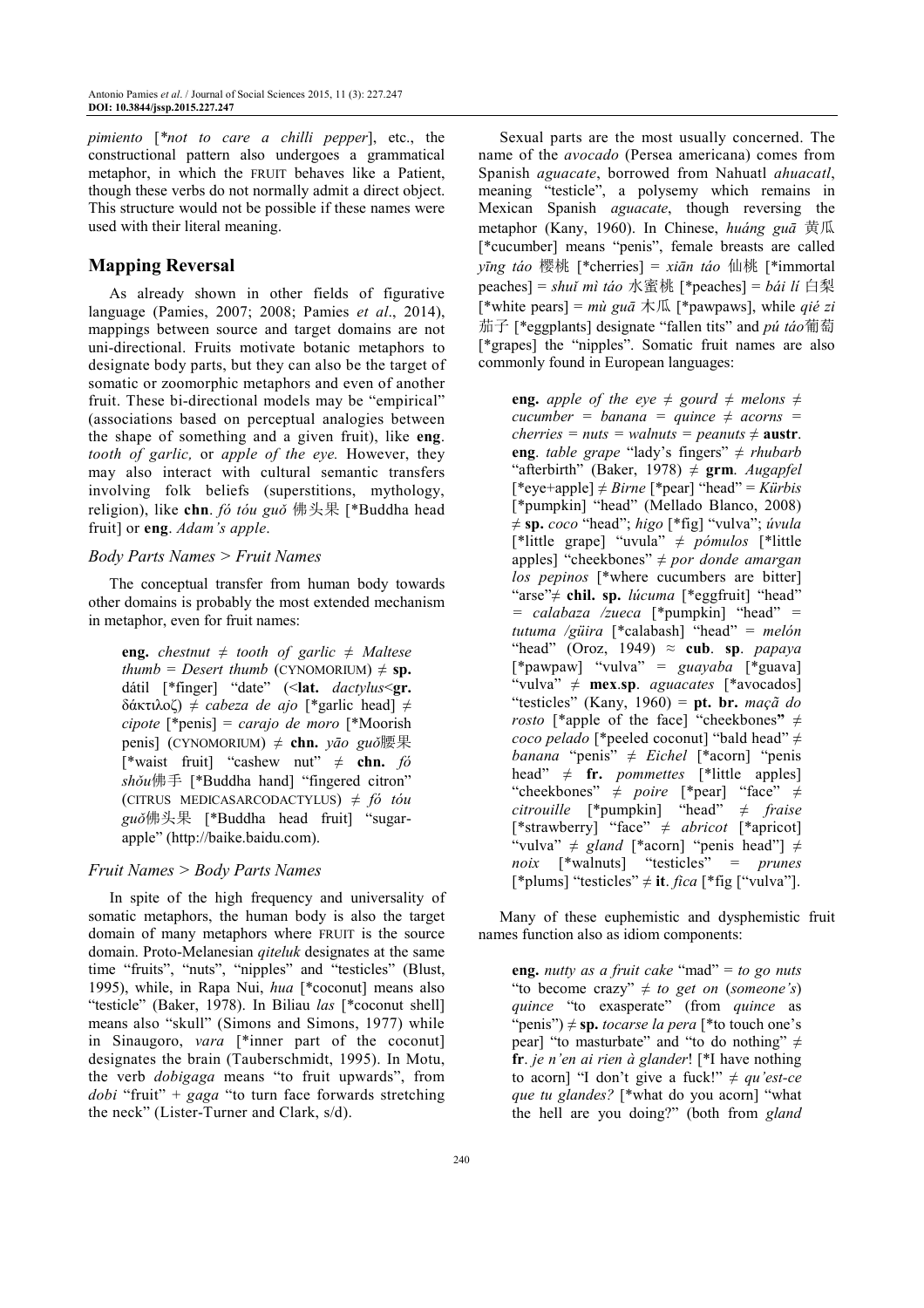\*acorn as "penis head") ≠ *se fendre la poire* [\*to split one's pear] "to roar with laugh" (from *poire* \*pear as "face") ≈ **motu** *kiri* [\*fruit ripening] "to laugh" (Lister-Turner and Clark, s/d).

Christian culturemes may motivate also folk names of non-sexual body parts, such as **eng**. *Adam's apple*; **fr**. *pomme d'Adam*; **gmn**. *Adams apfel*; **rs**.адамого яблоко; **cz**. *Adamovo ohryzek*. A good example of motivation blending is **sp**. *nuez de Adán*, where nuez [\*walnut] is based on a physical similarity with adult men's glottis, bigger, thus, seen from outside, while *Adán* is related to a folk belief (a remain of the original sin, still stuck in man's throat). This symbol is absent in Chinese, where this protuberance of man's glottis is called [\*throat knot (*hóu jié* 喉结).

### *Animal Names > Fruit Names*

Zoomorphism is the second more extended type of metaphoric mapping. Fruit names make no exception to this general rule:

**eng**. *gooseberry* (RIBES UVA-CRISPA) ≠ *snake fruit* (SALACCA SALACCA)  $\neq$  *kiwi* (<from a Māori word designating a bird) ≠ *horse*   $mango$  (MANGIFERA FOETIDA)  $\neq$  **fr**. *poiretortue* [\*turtle-pear] (BURCKELLA FIJIENSIS) (Blench, 2004) ≠ **tun**. **ar**. م±q¹ ‡Ã»*bith hmem*  $[ *dove eggs]$  (type of OLIVE)  $\neq \emptyset$  *-uu* nab jmal [\*camel teeth] (type of OLIVE)  $\neq$   $\frac{1}{2}$ pnا"Ʋ *mingar el ragma* [\*vulture's beak] (type of OLIVE)  $\neq$  **sp**. *cornicabra* \*goathorn [type of  $OLIVE$   $\neq$  *picuda* [\*long-beaked] (Ghalayini and Fendri, 2011) (type of OLIVE) ≠ *cipote de lobo* [\*wolf penis] (CYNOMORIUM).

In Motu, *dudu* is a shellfish whose polysemic name designates also the "sprout of a fruit after blossom" (Lister-Turner and Clark, s/d). In Chinese, zoomorphic models (including imaginary creatures like Phoenix or the Dragon) are very productive for fruit names, whose symbolism becomes also related to the role of these animals in mythology and superstitions:

**chn.** *shī tóu guǒ* 狮头果 [\*lion head fruit] "eggfruit" (LUCUMA NERVOSA) ≠ *shé pí guǒ*  蛇皮果 [\*snake skin fruit] "salak fruit" (SALACCA EDULIS) ≠ *mí hóu táo* 猕猴桃 [\*macaque-monkey peach] "kiwi" (ACTINIDIA CHINENSIS) ≠ *jī zhuǎ lí*鸡爪梨 [\*chicken claw pear] "oriental raisin tree" (HOVENIA DULCIS)  $\neq$  *è lí* 鳄梨 [\*crocodile pear] "avocado" ≠ *fèng lí*  凤梨 [\*Phoenix pear] "ananas" ≠ *hóng lóng guǒ* 红龙果 [\*red dragon fruit] (HYLOCEREUS UNDATUS).

### *Fruit Names > Animal Names*

In previous works on fish names (Pamies, 2010; Pamies *et al*., 2014) we have quoted several aquatic animals with fruit names, proving the existence of the inverse conceptual mapping between both domains. This archi-metaphor is not necessarily limited to aquatic species: in Australian English *apple sauce* means "horse" (Baker, 1978). In (Balawaian) Sinaugoro, the word *gorava* [\*mandarin fish] designates metaphorically the "wild chestnut" (Tauberschmidt, 1995: 52) and, in Biliau, *wayway dabi* [\*pit of mango] also designates a sand fish, which eats the mango pits that have been thrown into the sea (Simons and Simons, 1977):

**fr**. *fruits de mer* \*sea fruits *=* **it.** *frutti di mare =* **pt**. *frutos do mar =* **grm**. *Meerfruchte =* **rs**. море фруктов "shellfish" / "seafood" ≠ **eng**. *sea apple =* **fr**. *pomme de mer =* **sp.** *manzana de mar =* **pt**. *maçã-do-mar*  $(PSEUDOCOLOCHIRUS) = 2$ **rm**. *Seeäpfel*  $\neq$  **eng**. *lemon shark* = **sp**. *tiburón limón* = **fr**. *requincitron* = **grm**. *Zitronenhai* (NEGAPRION BREVIROSTRIS)  $\neq$  **sp**. *bellota de mar* \*sea acorn *=* **pt**. *glande-do-mar = bolota do mar =*  **rs**. морський жёлудь (BALANUS) ≠ **sp**. *dátil de mar* \*sea date *=* **rs**. морскойфиник *=* **pt**. *mexilhão-tâmara* \*date-mussel (LITHOPHAGA)  $\neq$  **fr**. *tomate de mer* \*sea tomato = **sp**. *tomate de mar =* **it**. *pomodoro di mare=* **pt**. *morango-do-mar* \*sea strawberry (ACTINIA EQUINA)  $\neq$  **eng**. *sea peach* = *sp. <i>pera de mar* \*sea pear = *patata de mar* \*sea potato *=* **it**. *patata di mare* (HALOCYNTHIA PAPILLOSA) ≠ **sp**. *pez limón* \*lemon fish (SERIOLA LALANDI) ≠ **eng**. *sea cucumber =* **fr**. *concombre de mer =* **sp**. *pepino de mar = cohombro de mar =*  **pt**. *pepino-do-mar*=**it.** *cetriolo di mare =*  **grm**. *Seegurke =* **rs**. морские огурцы (HOLOTURIA) (Pamies *et al*., 2014).

This semantic transfer is also found in Chinese, especially for local sea-shells and fishes: **chn**. *níng méng shā* 柠檬鲨 \*lemon shark (NEGAPRION QUEENSLANDICUS) ≠ *hǎi guā zǐ*海瓜子 \*sea+melon seeds (MOERELLA IRIDESCENS) ≠ *máng guǒ bèi* 芒果贝 \*mango shellfish (PAPHIA UNDULATA] *≠ hǎi píng guǒ*  海苹果 \*sea apple (PSEUDOCOLOCHIRUS); *huáng guā yú*黄瓜鱼 \*cucumber fish "yellow croaker" (PSEUDOSCIAENA CROCEA).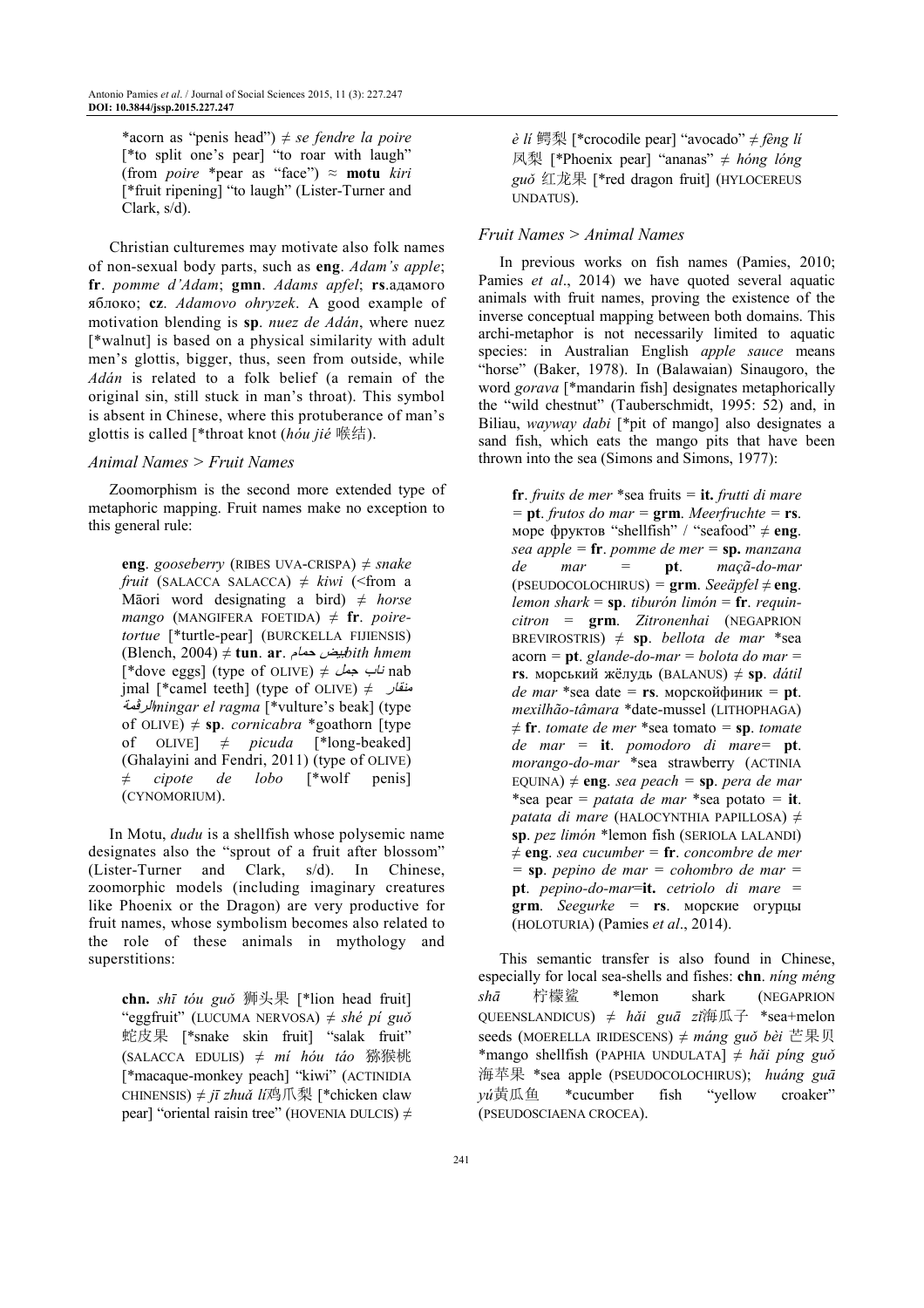### *Fruit Names > Other Fruit Names*

The degree of saliency of certain features can help a given fruit to be conceptualized by means of another one: e.g. in Italian "tomato" is a \*golden apple (*pomodoro*). In this case the source domain and the target domain are the same (fruits), but it is still a metaphor and not a metonymy, contrary to general assumptions by cognitive semantics (cf. Lakoff and Johnson, 1980: 35, and criticism by Ruiz de Mendoza, 1997).

**eng**. *love apple* = **fr**. *pomme d'amour* = **it**. *pomodoro* \*golden apple = *Liebesapfel* \*love apple = *Goldapfel* gold apple = "tomato" (SOLANUM LYCOPERSICUM);

**eng**. *sugar apple* = *custard apple* (ANNONA SQUAMOSA);

**eng**. *Malay apple* = *rose apple* = (SYZYGIUM); **eng**. *Indian almond* = **rs**. индийский миндаль \*Indian almond = **br**.**pt**. *amendoada-praia* \*beach almond = *castanhola* \*small chestnut (TERMINALIA CATAPPA);

**eng**. *grapefruit* (<old fr. *grappe* "bunch of grapes") = **pt**. *laranja-romã* \*orangepomegranate = *laranja melancia* \*orange watermelon (CITRUS PARADISI);

**fr.** *pomme-de-pin* (<*pomme* \*apple + *pin* \*pine-tree) "pine cone" (STROBILUS PINACEAE);

**eng**. *pineapple*(< \*old. eng. *pineapple* "pine  $cone''$ ) =  $esp. pi\tilde{n}a$  \*pine cone (<old. sp. *piña de Indias* \*Indian cone) = **chn**. *fèng lí* 凤梨 [\*Phoenix pear], *wáng lí* 王梨 \*king pear (Taiwan) "ananas";

**eng**. *pomegranate* (PUNICA GRANATUM) (from medieval Latin *pōmum grānātum* "apple seeded") = **grm**. *Granatapfel* = **it**. *melograno* (<class. lat. *mālum grānātum*);

**eng**. *melon* = **fr***. melon* = **sp***. melón* = **it**. *melone* (<**gr**. µηλοπέπων <µηλο = \*apple + πέπων "ripe") (CUCUMIS MELO);

**eng.** *prickly pear* = **pt**. *figueira-da-Índia* \*Indian fig *=* **fr**. *figue de barbarie* \*barbary fig = **sp**. *higo chumbo* (\**chumbo* fig) (OPUNCTIA FICUS INDICA), called *tuna* in Mexico. The *barbary fig* has no relation with figs at all, it is the fruit of an autochthonous Mexican cactus called *nopal* (<Nahuatl *nohpalli*), which became *higo chumbo* [\*lead fig] when imported into Spain);

**sp.** *pepino dulce* (\*sweet cucumber) = *pepino melón* (\*melon cucumber) = *pera melón* \*pear melon = *melón de árbol* (SOLANUM MURICATUM);

**grm.** *Apfelsine* \*China apple (CITRUS SINENSIS);

**br.pt.** *castanha de caju* \*cashew chestnut = **rs**. инди́йский оре́х **\***Indian nut"cashew" (ANACARDIUM OCCIDENTALE);

**it**. *pomo cotogno* = *mela cotogna* \*cotton apple = **pt**. *marmelo* (<µελίµηλον \*honey apple) "quince" (CYDONIA OBLONGA) (Etymologically, the English word *quince* also derives from the "cotton apple" metaphor: lat. *cotonĕum malum >* old fr. *cooin >* Old English *quoyn &* modern fr. *coing*;

**eng**. *Tahitian chestnut* = **rs**. таитянский орех \*tahitian hazelnut (INOCARPUS FAGIFER);

**eng**. *sea mango* = **fr**. *faux manguier* \*false mango = **chn**. *hǎi máng guǒ* 海芒果 \*sea mango (CERBERA MANGHAS); ≠ *cì lí*刺梨 \*thorn pear = **fr**. *rosier chataîgne* (ROSA ROXBUNGHII).

**chn**. *mù guā*木瓜 \*wood melon "pawpaw" (CARICA PAPAYA);

**chn**. *huáng guā*黄瓜\*yellow melon "cucumber" (CUCUMIS SATIVUS).

**sp**. *melocotón* (< **lat**. *mālum cotonium,* \*cotton apple) "peach" (PRUNUS PERSICA), while lat. *malum persica* [\*Persian apple] is the etymological root of eng. *peach*, through old French *peske* (cf. **fr**. *pêche*; **it**. *pesca*, **pt**. *pêssego*; **cat**. *presec;* rmn. *piersic*);

This phenomenon is so common and systematic that fruit names are not a very reliable evidence for the archeobotanical reconstruction of their origin, or how plants were disseminated along the Pacific Islands, since linguistic forms may easily have been transferred from one fruit to another one (Blench, 2004: 32; 42- 44). In several Oceanic languages the widely spread lexeme *nanas*, designating the PINEAPPLE, is in reality a borrowing from Tupi *nanás,* through Portuguese, merged with the local name of the fruit of the screw palm [PANDANUS] (<proto-Austronesian *\*pandan*, proto-Oceanic *padran*), a referential switch which would be relatively recent (Ibid.). One of the Philippine names of the bread fruit (ARTOCARPUS ALTILIS) is *kamansi*, which does not fit with the proto-Malayo-Polinesian form *\*kulu(R),* because it would have been transferred from another fruit of the *artocarpus* genus, while *anona,* the Philippine name of the custard apple (ANNONA RETICULATA) would be also merged with *ananas* by confusion with the pineapple (*Op. cit*.: 42- 44). Chinese also includes inter-fruit metaphors:

**chn**. *cì gǎn lǎn* 刺橄榄 \*thorn olive "bamboo palm fruit" (ARECA CATECHU); *shuǐ bīn láng*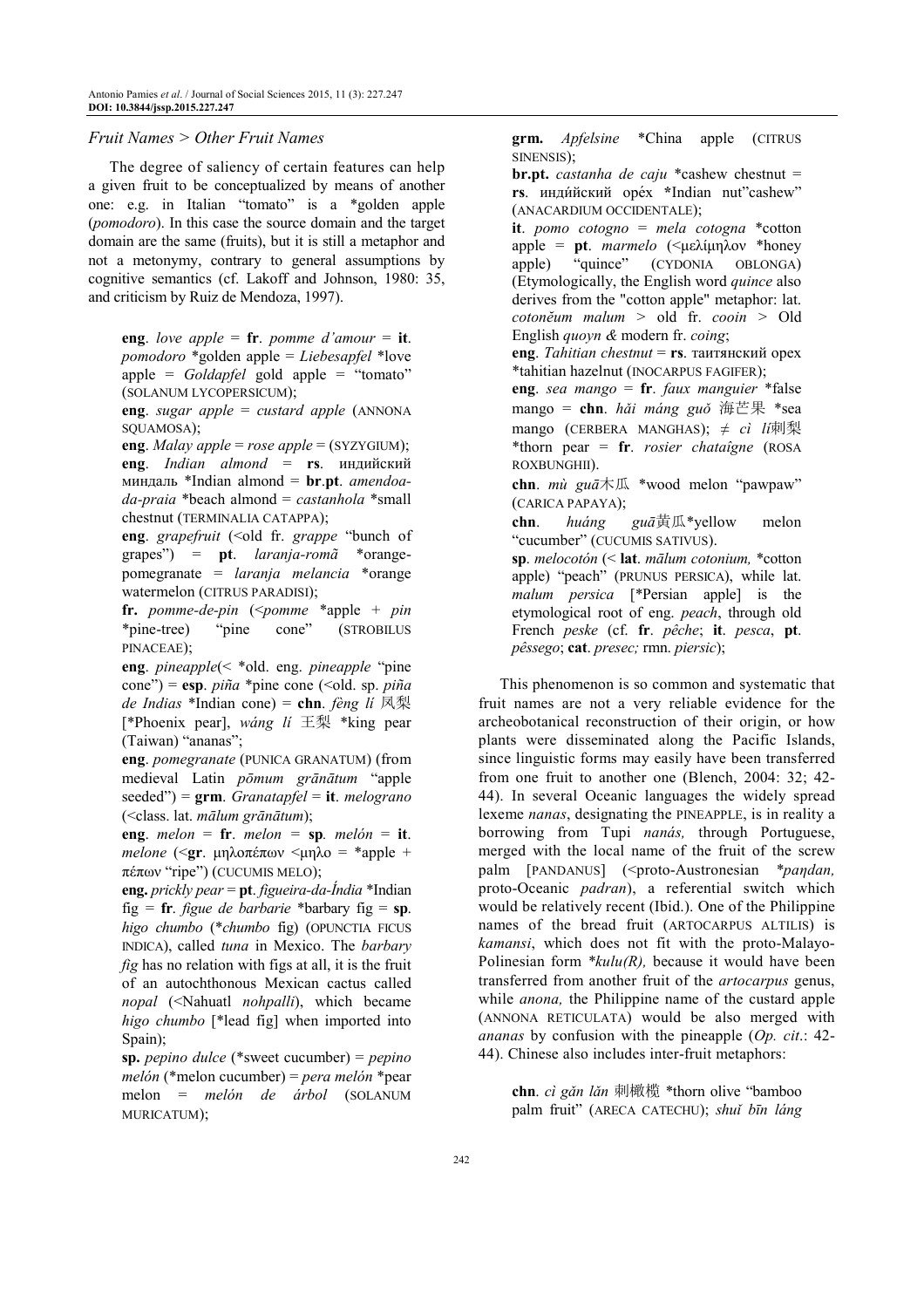水槟榔) \*water olive = *yě bīn láng* 野槟榔 \*wild olive (endemic capers: CAPPARIS CHINGIANA]) ≠ *yě xiāng jiāo* 野香蕉 \*wild banana (MUSA CHUNII, rare fruit species found only in West Yunnan)  $\neq y \circ \text{ping}$  guǒ 野苹果 \*wild apple (endemic berries, PYRACANTHA CRENATOSERRATA) ≠ *dì shí liú*  地石榴 \*earth pomegranate (FICUS TIKOUA, endemic figlike fruits from Oriental Asia)  $\neq$ *fān lì zhī* 番荔枝 \*foreign leechee "sugar apple" (annona squamosa).

# *Culturemes > Fruit Names*

As cultural symbols, imaginary creatures and religious beliefs may also motivate figurative fruit names, as in **grm.** *Paradiesapfel* [\*Paradise apple] "tomato" (SOLANUM LYCOPERSICUM). Another Chinese name of the sugar apple (ANNONA SQUAMOSA) is *fó tóu guǒ* (佛头果) [\*Buddha head fruit], motivated by its shape, which reminds us of Sakyamuni's head, so it is also called *shì jiā guǒ* (释迦果) [\*Sakyamuni fruit] (http://www. baike. com). Sakyamuni is one of the Buddah's names. Another example is the beautiful tropical fruit HYLOCEREUS UNDATUS, (Fig. 1) called **chn**. *huǒ lóng guǒ*火龙果 [\*fire dragon fruit], *hóng lóng guǒ*  红龙果 [\*red dragon fruit], *qīng lóng guǒ* 青龙果 [\*blue dragon fruit], *lóng zhū guǒ* 龙珠果 [\*dragon pearl fruit], *xiān mì guǒ* 仙蜜果 [\*immortal honey fruit], *yù lóng guǒ*  玉龙果 [\*jade dragon fruit]. This fruit (Stenocereus) came originally from Latin America, where it is called *pitaya,* from Haitian Taíno *pitahaya* (\*scaly fruit), (Rodríguez Canto, 2000). Its fragrant flower, which blooms only at night, is called **sp**. *reina de la noche,* **pt.**  *rainha da noite* \*queen of the night or **sp**. *flor de luna* \*moonflower).

(baike.baidu.com/view/9288.htm?fr=aladdin, Accessed in April 2015). The dragon is a polysemic symbol with positive connotations in Chinese culture, as a symbol of power, elegance, honor, luck and success. He owns supernatural powers: Moving across skies or seas, controlling the forces of nature on the earth, producing winds and rains and, last but not least, he was the symbol representing the highest ruler, the Emperor who was supposed to have received his power from the Dragon: His title of "Son of Heaven" (*zhēn lóng tiān zǐ*  真龙天) was, literally, \*real dragon sky son. Nobody but the Emperor could use a dragon as a decorative symbol for his house, carriages and boats, called *lóng niǎn*龙辇 [\*dragon carriage], *lóng zhōu*龙舟 [\*dragon boat], etc., to remind other people of his privileges.

The similarity between this *fire dragon fruit* and the shape and colors of the flames is "blended" with the cultural connotations of the dragon, associating the aristocratic beauty and sophisticated flavor of this expensive fruit to the exclusive privileges of the Emperor (Wang, 1999-2012).

The exotic medicinal fruit SIRAITIA GROSVENORII is called **chn**. *luó hàn guǒ* (罗汉果) [\*Arhat fruit] and *shén xiān guǒ*神仙果 [\*immortal fruit] (for Buddhism, *arhat* or *arahant* is someone who has reached a deep understanding of the true nature of existence, achieving *Nirvāna* and, therefore, will not be born again [G.D. Bond 2011 *Arhat,* http://oxfordindex.oup.com /view/10.1093/obo/9780195393521-0033]) There are several folk versions about the origin of the names of this endemic cucurbitaceae from Southern China (Guilin, Guangxi). According to a legend, there was a pest of insects in the World of Man and Shen Ning -also known as *Yandi* 炎帝, one of the oldest ancestors of the Chinese People- tried many herb remedies to stop it; so Buddha, compassionate, send him down nineteen Arhat (**chn**. *Luó Hàn* 罗汉) to help him. One of them had promised he would not return to Heaven until the pest is eliminated and he was converted into a sanatory fruit which, since then, bears his name (http://zh.wikipedia.org).

The mysterious fruit called **chn**. *rén shēn guǒ*人参果 [\*fruit of ginseng] (POTENTILLA ANSERINA) has no botanical relation with the *gingseng* (root of PANAX), only a cultural one: to produce longevity. According to the legend, the *rén shēn guǒ*gives immortality because its shape reminds a baby, its peel has the exact shape of a human body, including head, eyes, ears, nose, mouth, belly button, arms, legs, etc. (Fig. 2).



Fig. 1. The "fire dragon fruit"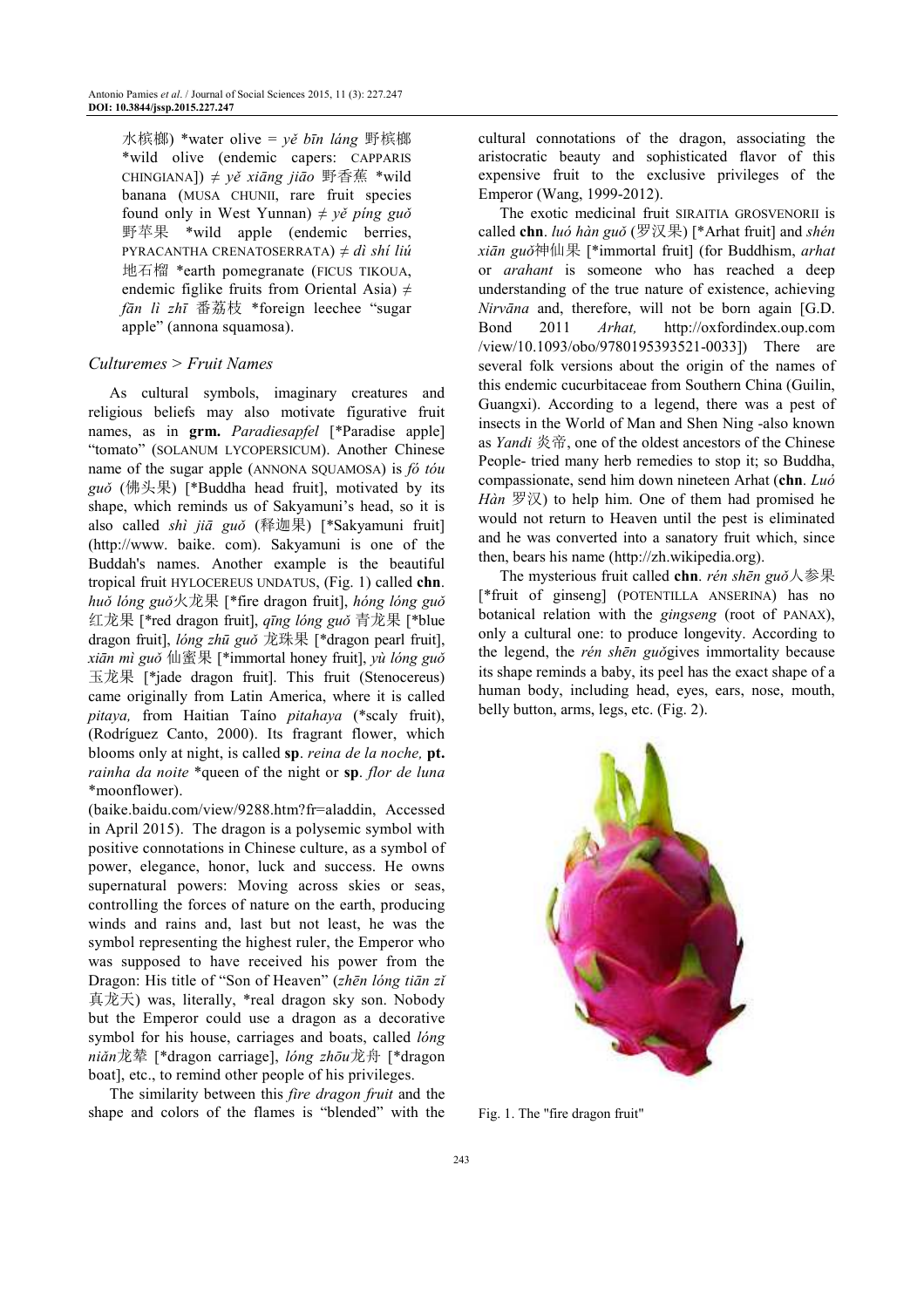

Fig. 2. The "fruit of the gingseng"

In one of the most famous novels of classical literature, *Xī yóu jì*西游记 (*Journey to the West*), it is mentioned that this plant grows in the mountain *Wàn Shòu* 万寿山 [\*ten+thousand long-life moutain]. This fruit is also called *cǎo huán dān*草还丹[\*herb recover Dan] "medicine of Immortality"], because of the belief that this plant blossoms every 3000 years, gives fruits 3000 years later, which ripen after other 3000 years. Therefore, one would need 9000 years to eat it. Besides, during this period, only 30 fruits will be produced. If someone smells it once, he will live 360 years; eating it, one may live 47, 000 years. If the fruit is near gold, it falls down; near wood, it gets dry; near water, it melts; near fire, it burns; if it falls on the ground, it enters the earth (cf. http://baike.baidu.com). This very rare fruit is considered extraordinarily valuable and cannot be bought in any shop, its price in internet is at least 360 yuan (about 45€) for each piece (http://detail.1688.com).

### **Conclusion**

In figurative language, fruits may function as a very productive iconic model for archi-metaphors and/or as culturemes, but not only as the source domain, they are also the target domain in many cases. This bidirectionality contradicts some assumptions of the "classical" theory of cognitive metaphor, such as the BODY>MIND rule by Lakoff and Johnson (1980: 118) or the SPACE>TIME rule by Staib (1996: 189), CONCRETE>ABSTRACT (Cuenca and Hilferty, 1999: 103), and it has also been observed in other conceptual domains, such as BIRDS, TREES or FISHES, among others (Pamies, 2007; 2008; 2011; 2014; Pamies and Tutáeva, 2010; Pamies *et al*., 2014). Fruits are often the target domain for single word metaphors (simple or compound), while they are the source domain in idioms and proverbs.

Experiential and cultural metaphoric macro-models may sometimes interact, blurring their mutual boundaries, which, nevertheless, are relevant, since they oppose the potential universality of archi-metaphors and the ethno-specificity of culturemes.

In spite of the fixedness of phrasemes, idiomatic expressions have a certain degree of variation, which is not completely arbitrary or unpredictable, but rather systematic within the limits of small paradigms. As pointed out by Dobrovol'skij (2011), some groups of variants are regular enough to consider the involved expressions as a micro-paradigm of mutual transformations, instead of independent idioms ("constructional phrasemes"). Within the limits of the archi-metaphor <FRUITS ARE RESULTS>, it is the case of the conversive pairs sp. *dar frutos* (\*give fruits: "produce results") Vs. *recibir/recoger los frutos de...* (\*receive/harvest the fruits of..: "to benefit from the results of..."). The dependence of these syntactic transformations from the underlying semantic image explains that variations allowed for this archi-metaphor cannot function in another one (e.g., fruits are offspring).

# **Acknowledgment**

The authors aknowledge their informants and colleagues, especially Yara Ghalayini, Rosemeire Monteiro-Plantin, Kamila Tutáeva and Gonzalo Miranda.

#### **Author's Contributions**

Chunyi Lei was responsible for Chinese and Cantonese, Margaret Craig for Oceanic Languages and Australian English, Antonio Pamies, director of the project, was responsible for all the the other languages.

#### **References**

- Alacazum, 2009. Alacazum palavras para entreter., 121 (http://alacazum.blogspot.com.es/) (Accessed on January 2015).
- Alaimo, E., 2006. Proverbi siciliani. Giunti, Firenze.
- Al-Jallad, N., 2012. Diccionario fraseológico-cultural del árabe. Granada Lingvistica, Granada.
- Al-Sharab, M., 2010. Estudio lingüístico-cultural del árabe palestino actual. PhD Thesis, Universidad de Granada, Spain.
- Ayto, J. and J. Simpson, 2010. Oxford Dictionary of Modern Slang. 1st Edn., OUP Oxford.
- Bai Du Bai Ke 2014 (百度百科) (http://baike.baidu.com/view/9288.htm?fr=aladdin) (Accessed on February 2015).
- Bai Du Zhi Dao 2015 (百度知道) (http://zhidao.baidu.com) (Accessed on February 2015).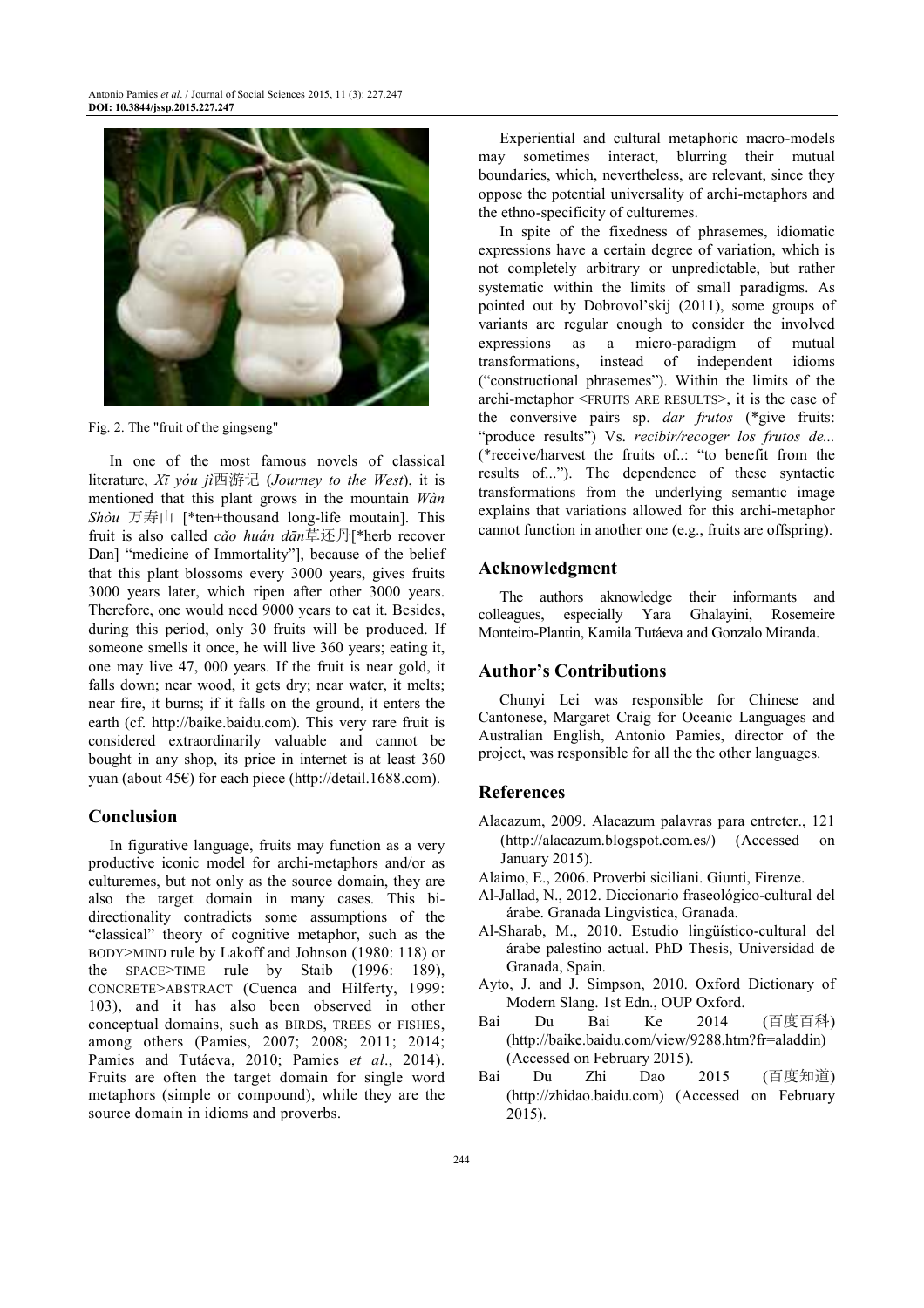- Baker, S.J., 1978. The Australian Language. Currawong Press. Pty. Sidney.
- Blench, R., 2004. Fruits and Arboriculture in the Indo-Pacific Region. Indo-Pacific Prehistory Assoc. Bull., 24: 31-50.
- Blust, R., 1995. The Austronesian Historical and Comparative Dictionary. Univesity of Hawai at Mānoa, Honolulu.
- Brown, C.H., 1982. Growth and development of folk botanical life-forms in polynesian languages. J. Polynesian Society, 91: 213-243.
- Cantera Ruiz de Urbina, J., 2005. Refranero latino. Ediciones AKAL, Madrid.
- Cascudo, L.D.C., 1970. Locuções tradicionais do Brasil. [reed. 1986] Universidade de São Paulo.
- Chevalier, J. and A. Gheerbrant, 1969. Dictionnaire de symboles. Robert Laffont, Paris.
- Cirlot, J.E., 1992. Diccionario de símbolos. Siruela, Madrid.
- Craici, L., 2001. Dizionario dei modi di dire. Avallardi, Milano.
- Cuenca, M.J. and J. Hilferty, 1999. Introducción a la lingüística cognitiva. Editorial Ariel, Barcelona.
- Divitçioğlu, E., 2011. Les particularités syntaxiques des proverbes en turc de Turquie. In: Paremiología y Herencia Cultural, Pamies Bertrán, A. and J.D.D. Luque Durán (Eds.), Granada Lingvistica, Granada, pp: 231-242.
- Dobrovol'skij, D.O., 1998. On Cultural Component in the Semantic Structure of Idioms. In: Phraseology and Paremiology, Ďurčo, P. (Ed.), Akadémia PZ., Bratislava, pp: 55-61.
- Dobrovol'skij, D.O., 2000. La especificidad nacional y cultural en la fraseología. In: Trabajos de lexicografía y fraseología contrastivas, Pamies Bertrán, A. and J.D.D. Luque Durán (Eds.), Método, Granada, pp: 63-77.
- Dobrovol'skij, D.O., 2011. Конверсия иактантная деривация во фразеологии. In: Слово и язык: Сборник статей к восьми десятилетию акад. Ю.Д. Апресяна, Boguslavskij, I. (Ed.), Языки славянской культуры, Москва, pp: 207-227.
- Dobrovol'skij, D.O., 2014. On the Systematic Variation of German Idioms: Converse Pairs as a Constructional Phenomenon.
- Dobrovol'skij, D.O. and E. Piirainen, 2005. Figurative Language: Cross-cultural and Cross-linguistic Perspectives. Elsevier, Amsterdam.
- Durante, V., 2010. La noción de tiempo en la fraseología española e italiana. Paremia, 19: 41-51.
- Ellis Davidson, H.R., 1965. Gods and Myths of Northern Europe. Penguin, London.
- Fletcher, H.J., 1922. A few of the maori wise sayings from lake taupo. J. Polynesian Society, 31: 29-36.
- Flonta, T., 2001. A Dictionary of English and Romance Languages Equivalent Proverbs. Hobart, Tasmania. (http: //www: deProverbio. com).
- Ghalayini, Y. and M. Fendri, 2011. Léxico y frasemas figurados del aceite y la aceituna en árabe moderno In: Phraseology and Discourse: Cross-Linguistic and Corpus-based Approaches, Pamies, A., J.M. Pazos and L. Luque Nadal (Eds.), Schneider, Baltmannsweiler, pp: 329-336.
- Gibbs, R.W., 2007. Psycholinguistic Aspects of Phraseology: American Tradition. In: Phraseologie/Phraseology: Ein Internationales Handbuch der Zeitgenössischen Forschung. Burger, H., D.O. Dobrovol'skij, P. Kühn and N.R. Norrick (Eds.), Mouton de Gruyter, Berlin, pp: 819-836.
- Gross, G., 2012. Manuel d'analyse linguistique: approche sémantico-syntaxique du lexique. Presses Universitaires du Septentrion, Villeneuve-d'Ascq.
- Guazzotti, P. and M.F. Oddera, 2006. Il grande dizionario dei proverbi italiani. Zanichelli, Bologna.
- Harper, D., 2014. Online Etymology Dictionary. (http://etymonline.com/).
- Iñesta, E.M. and A. Pamies, 2002. Fraseología y metáfora: aspectos tipológicos y cognitivos. Método Ediciones, Granada.
- Jurado, A., 2003. Las voces y refranes del olivo y el aceite. Comunicación Grafica, Madrid.
- Kame'eleihiwa, L., 1992. Traditional Hawaiian Metaphors. In: Native Land and Foreign Desires: Pehea LA E Pono Ai? Kame'Eleihiwa, L. (Ed.), Bishop Museum Press, Honolulu, pp: 19-44.
- Kany, C.E., 1960. American-spanish euphemisms. University of California Press.
- Koch, J.K., 2006. Celtic culture: Aberdeen breviarycelticism. ABC-CLIO, Santa Barbara.
- Kunin, A.V., 1996. Курс фразеологии современного английского языка. Высшая школа, Москва.
- Lakoff, G. and M. Johnson, 1980. Metaphors We Live By. University of Chicago Press, Chicago.
- Lapucci, C., 1993. Il dizionario dei modi di dire della lingua italiana. Avallani, Milano.
- Lister-Turner, R. and J. B. Clark, (s/d.: no date). A Dictionary of the Motu Language of Papua. 2nd Edn., A. H. Pettifer, Government Printer, Sydney.
- Lloréns Barber, R., 1987. Refranero de los frutos del campo. Taurus, Madrid.
- Lóng Nián Huà Lóng: Lóng De Xiàng Zhēng Yì Yì 1999/2012. (龙年话龙: 龙的象征意义), Nóng lì wǎng. (www.nongli.com).
- Luque Durán, J.D.D., 2007. La codificación de la información lingüístico-cultural en los diccionarios (inter) culturales. In: Interculturalidad y Lenguaje, Luque Durán, J.D.D. and A. Pamies Bertrán (Eds.), Método, Granada, pp: 329-374.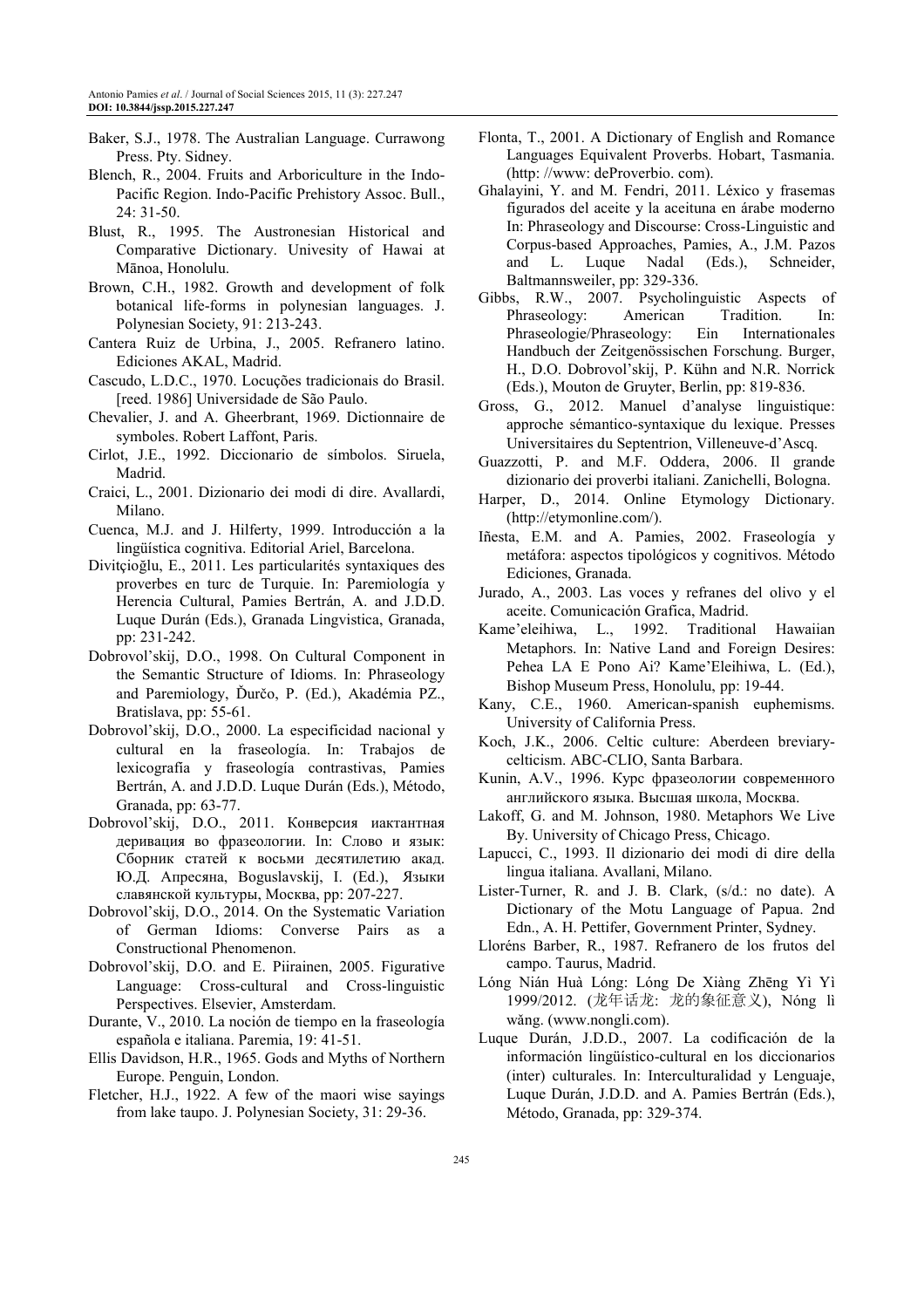- Luque Durán, J.D.D. and L. Luque Nadal, 2008. Cómo las metáforas recurren a conocimientos ontológicos y culturales. fundamentos teóricos del diccionario intercultural e interlingüístico. In: Phraseologie-Global-Areal-Regional, Korhonen, J., W. Mieder, E. Piirainen and R. Piñel (Eds.). G. Narr, Tübingen.
- Luque Durán, J.D.D., A. Pamies and F.J. Manjón, 1998. El Arte del Insulto: Estudio Lexicográfico. Península, Barcelona.
- Luque Nadal, L., 2009. Los culturemas: ¿unidades lingüísticas, ideológicas o culturales? Language Design, 11: 93-120.
- Mahdi Jasim, R., 2006. El refranero iraquí: aspectos semánticos y socioculturales. PhD Thesis, Universidad de Granada, Spain.
- Māhina, O., 2004. Reed Book of Tongan Proverbs. Reed Books, Auckland.
- Mare, W.H., 2014. Fruit. Bible study tools. (http://www.biblestudytools.com)
- Mejri, S., 2006. Polylexicalité, monolexicalité et double articulation: La problématique du mot. Cahiers de Lexicologie, 2: 209-221.
- Mekhelef, K. and J.P. Monferrer, 1998. Selección de refranes populares argelinos. Paremia, 7: 129-134.
- Mellado Blanco, C., 2004. Fraseologismos somáticos del alemán: Un estudio léxico-semántico. Peter Lang, Frankfurt.
- Mellado Blanco, C., 2008. La pupila es la "niña": Las metáforas de los lexemas somáticos del alemán y el español. Paremia, 18: 53-63.
- Mintz, S.W., 1996. Tasting Food, Tasting Freedom: Excursions Into Eating, Culture and the Past. 1st Edn., Beacon Press, Boston, pp: 149.
- Monteiro, R.S., 2011. Gastronomismos fraseológicos: um olhar sobre fraseologia e cultura. In: Uma (re)visão da teoria e da pesquisa fraseológicas, Ortiz Alvarez, M.L. and E. Huelva Unterbäumen (Eds.), Pontes and Universidad Nacional de Brasília, Campinas, pp: 249-276.
- Mota, L., 1987. Adagiário brasileiro. Universidade, São Paulo.
- Muhsin Ismail, L., 2011. Los refranes kurdos: un estudio lingüístico y cultural del pueblo kurdo. PhD Thesis, Universidad de Granada, Spain.
- Niandou, C., 1997. Organisation structurale et sémantique de la métaphore en Sonay-Zarma. In: La Mémoire des Mots, Clas, A., S. Mejri and T. Baccouche (Eds.), URELF, Tunis, pp: 505-512.
- Oroz, R., 1949. Metáforas relativas a las partes del cuerpo humano en la lengua popular chilena. Thesaurus, 5/1-2-3-: 85-100.
- Ortega Román, J.J. 2006. Paremiología y fraseología comparadas españolas y rumanas. Paremia, 15: 73-81.
- Ould Mohamed-Baba, A.S., 2008. Refranero y fraseología ḥassānī. Instituto de estudios islámicos y del Oriente próximo, Zaragoza.
- Paczolay, G., 1997. European Proverbs: In 55 Languages. Veszprémi Nyomda, Veszprém, pp: 527.
- Pamies, A. 2001. Modelos icónicos y archimetáforas: algunos problemas metalingüísticos en el ámbito de la fraseología. Language Design, 4: 75-86.
- Pamies, A., 2007. El lenguaje de la lechuza. Apuntes para un diccionario intercultural, In: Interculturalidad y lenguaje I. El significado como corolario cultural, Luque J.D.D. and A. Pamies (Eds.), Granada Lingvistica/Método, Granada, pp: 375-404.
- Pamies, A., 2008. Comparaison inter-linguistique et comparaison interculturelle. In: Traduction, proverbes et Traductologie, Quitout, M. (Ed.), Éditions L'Harmattan, Paris, pp: 143-156.
- Pamies, A., 2011. Motivación cultural y botanismos gastronómicos. In: Uma (re)visão da teoria e da pesquisa fraseológicas, Ortiz Alvarez, M.L. and E. Huelva Unterbäumen (Eds.), Pontes/Universidad Nacional de Brasília, Campinas, pp: 49-68.
- Pamies, A., 2013. A metáfora gramatical e as fronteiras (internas e externas) da fraseologia. III Congresso Internacional de Fraseologia e Paremiologia, (IFP' 13), Fortaleza (forthcoming in *Revista de Letras*.
- Pamies. A., 2014. Provérbios fitonímicos e plantas proverbiais. In: Fraseologia and Cia: Entabulando diálogos reflexivos, Silva, S. (Ed.), Pontes, Campinas, pp: 79-104.
- Pamies, A., M. Craig and Y. Ghalayini, 2014. Fishing for productive models in the troubled waters of figurative language. In: Phraseology in Multilingual Society, Arsenteva, E. (Ed.), Cambridge Scholars Publishing, Cambridge, pp: 47-70.
- Pamies, A., W. Lozano and D. Aguilera, 2004. Fraseología de la borrachera en guaraní y en española. Paremia, 13: 51-64.
- Pamies, A., W.C. Lozano and B. Cortina, 2007. Las metáforas del alcohol: contraste translingüístico e intercultural. In: Lenguaje figurado y motivación: una perspectiva desde la fraseología, Álvarez de la Granja, M. (Ed.), Peter Lang, Frankfurt, pp: 273-286.
- Pamies, A. and K. Tutáeva, 2010. El árbol como referente linguo-cultural. In: La fraseografía del S. XXI, Pérez, A.M. and C.H. Kaczmarek (Eds.), Frank and Timme, Berlin, ISBN-10: 3865962912, pp: 169-190.
- Pascual López, X., 2012. Fraseología española de origen latino y motivo grecorromano. PhD Thesis, Universitat de Lleida, Spain.
- Piirainen, E., 2008. Phraseology and Culture. In: Phraseology: An Interdisciplinary Perspective, Granger, S. and F. Meunier (Eds.), John Benjamins, Amsterdam/Philadelphia, pp: 243-258.